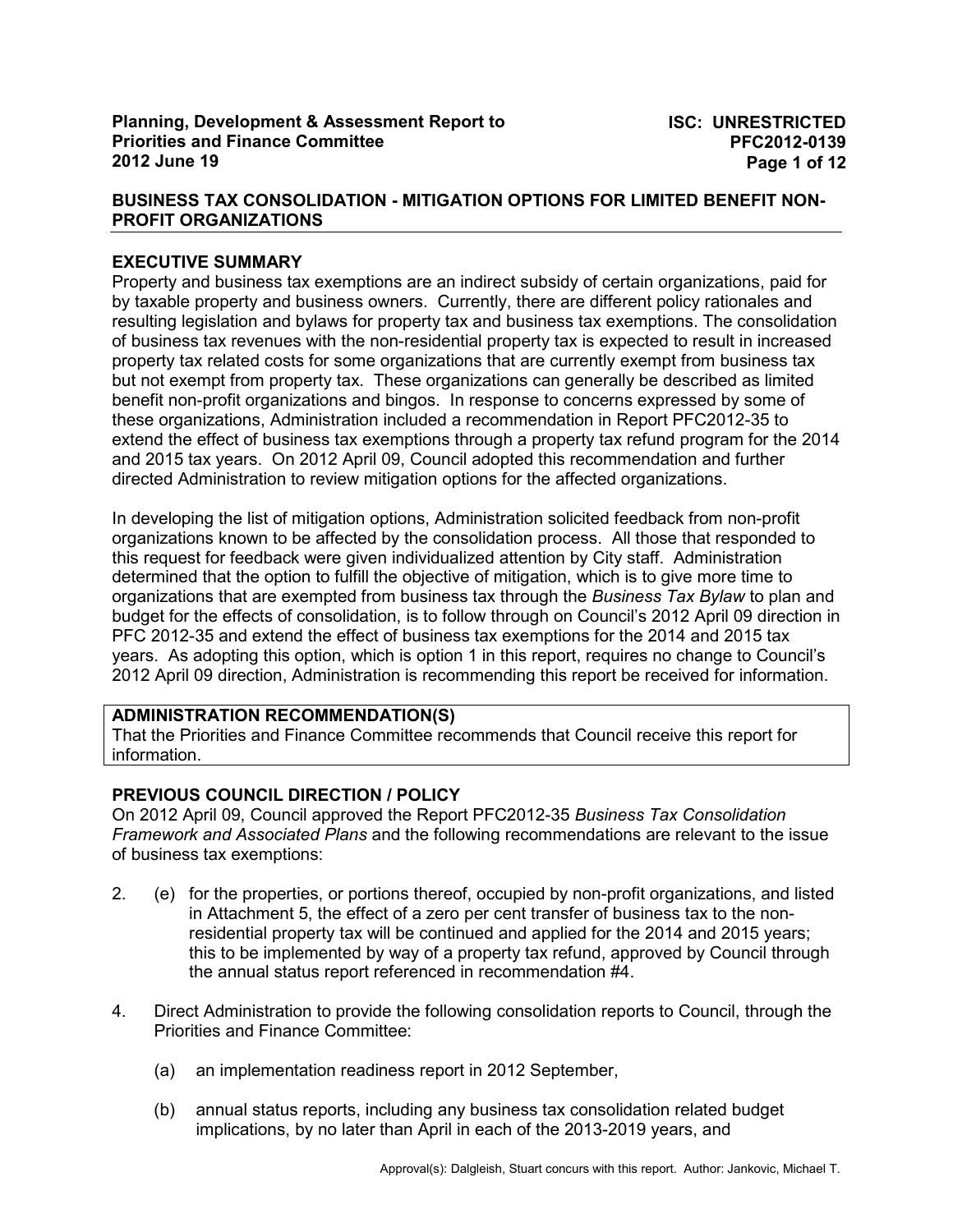- (c) a final report by no later than 2019 July.
- 5. Direct Administration to review mitigation options for the non-profit organizations listed in Attachment 5, and to return with a report to the Priorities and Finance Committee no later than 2012 June.

Council passes the *Business Tax Bylaw* annually which includes provisions for business tax exemptions in Section 18. The *2012 Business Tax Bylaw* was passed as part of FCS 2011-29 on 2011 November 09. These business tax exemption provisions are a product of Council's *Business Tax Exemptions Policy* which was passed as part of Report FCS2009-16 on 2009 April 08.

### **BACKGROUND**

As a result of concerns raised by limited benefit non-profit organizations at the Priorities and Finance Committee on 2012 March 20, Council direction #5 was added to the Business Tax Consolidation Report (PFC2012-35), directing Administration to review mitigation options.

#### *Exempt Organizations and the Business Tax Consolidation Process*

Revenue that is currently raised by the business tax will be generated in the future by the nonresidential property tax. The transfers of business tax revenues to the non-residential property tax will proceed according to the following schedule:

- a 0 per cent transfer in 2013,
- a 10 per cent transfer resulting in an estimated 2.8 per cent non-residential property tax increase from 2012 levels in each of 2014 and 2015, and
- a 20 per cent transfer resulting in an estimated 5.6 per cent non-residential property tax increase from 2012 tax levels in each of the years from 2016 to 2019.

The consolidation period of seven years will see the business tax rate continue to decline until it is eliminated, while the non-residential property tax rate would increase in accordance with the business tax decline until all business tax revenue is generated by the non-residential property tax (a total of just over a 28 per cent increase in non-residential property tax over 2012 tax levels). This process will be revenue neutral, as The City will raise no more or less revenue due to consolidation.

Organizations with both a property and business tax exemption (approximately 930) will remain exempt from property tax and thus will not be affected by the consolidation process (for an explanation of property and business tax exemptions see Attachment 1). Limited benefit nonprofit organizations (approximately 211 having 220 accounts) that are exempt from business tax but not exempt from property tax will experience a property tax increase starting in 2016 [due to the mitigation option already provided through Council recommendation 2(e)], and are the subject of this report. These organizations are structured to benefit their members rather than the city at large, thus the term limited benefit non-profit.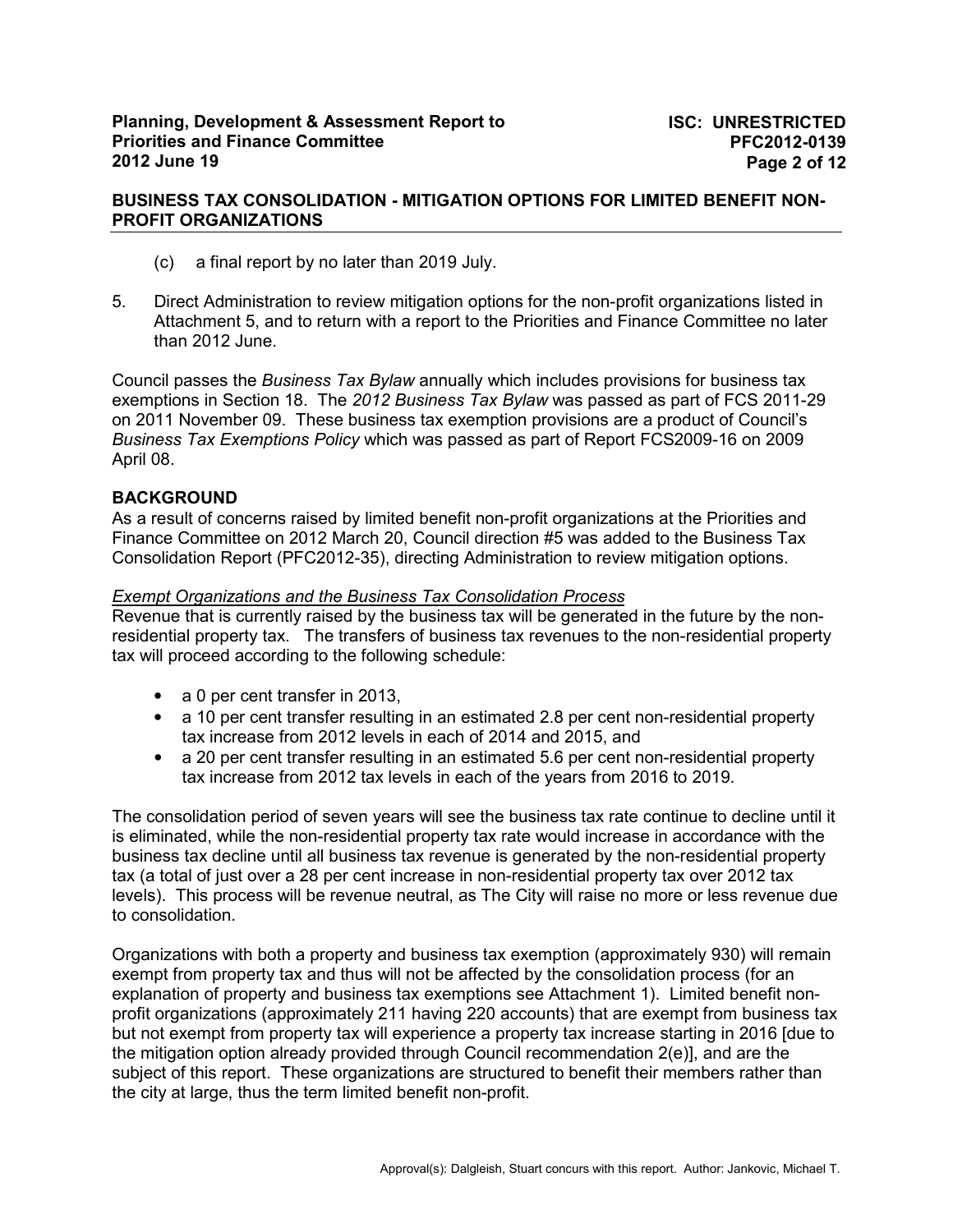## **BUSINESS TAX CONSOLIDATION - MITIGATION OPTIONS FOR LIMITED BENEFIT NON-PROFIT ORGANIZATIONS**

If the affected organization owns the property they occupy this increase will be paid directly to The City. If the affected organization is a tenant, then the property tax increase would generally be paid through their landlord.

As detailed in the following table, there are four categories of limited benefit non-profit organizations and bingos that are exempt through the *Business Tax Bylaw* that will be affected by consolidation. Examples include fraternal clubs, recreational organizations, organizations that promote the interest of an industry or profession and trade unions. Bingos are not limited benefit non-profits in that they are open to everyone and distribute revenue to other non-profits but are specifically excluded from property tax exemption in the *Community Organization Property Tax Exemption Regulation*. The table has been updated to reflect information as of 2012 April 09, the date of Council's decision to consolidate.

| <b>BUSINESS TAX EXEMPTIONS AFFECTED BY CONSOLIDATION</b>                                                                                                                                                                                                                                                                                                                                                             |                         |  |
|----------------------------------------------------------------------------------------------------------------------------------------------------------------------------------------------------------------------------------------------------------------------------------------------------------------------------------------------------------------------------------------------------------------------|-------------------------|--|
| <b>Exemption Category</b>                                                                                                                                                                                                                                                                                                                                                                                            | # of<br><b>Accounts</b> |  |
| Bingos operated under a Bingo Facility License by a non-profit organization pursuant<br>to the Gaming and Liguor Act                                                                                                                                                                                                                                                                                                 | 3                       |  |
| Any business established as a non-profit organization pursuant to promote the<br>interests of an industry, profession, or trade including education and research (e.g.,<br>associations representing accountants or the mining industry)                                                                                                                                                                             | 107                     |  |
| Premises occupied by a trade union where the activities of a trade union are<br>conducted                                                                                                                                                                                                                                                                                                                            | 48                      |  |
| Organizations that would qualify for a property tax exemption but for the restrictions<br>in the Community Organization Property Tax Exemption Regulation (e.g.,<br>recreational properties with restricted access like golf clubs, ethno-cultural or<br>fraternal organizations that restrict access to their properties)                                                                                           | 62                      |  |
| Total                                                                                                                                                                                                                                                                                                                                                                                                                | $220*$                  |  |
| * Updates as of 2012 April 09 included - 11 accounts were added to the total number of accounts due to new<br>businesses qualifying between the writing of Report PFC2012-35 and prior to Council's 2012 April 09 decision to<br>consolidate, and 12 were removed because they are likely to qualify for a property tax exemption, reflecting a net<br>change of one account from the table presented in PFC2012-35. |                         |  |

As a result of previous engagement and consultation with the limited benefit non-profits and bingos, Administration included a mitigation program for these organizations in its recommendations to the Priorities and Finance Committee in the *Business Tax Consolidation and Associate Plans* (Report PFC2011-35). The proposed mitigation program provided relief for these organizations from consolidation related tax increases until the 2016 taxation year, allowing them more time than other businesses to plan and budget for the transition. This time frame provides three years of relief from tax change implications, which is two years in addition to the one year (2013) applicable to all properties and businesses. At the Priorities and Finance Committee meeting on 2012 March 20, representatives from The Canadian Society of Club Managers (Alberta Branch), expressed concerns with the proposed additional mitigation program.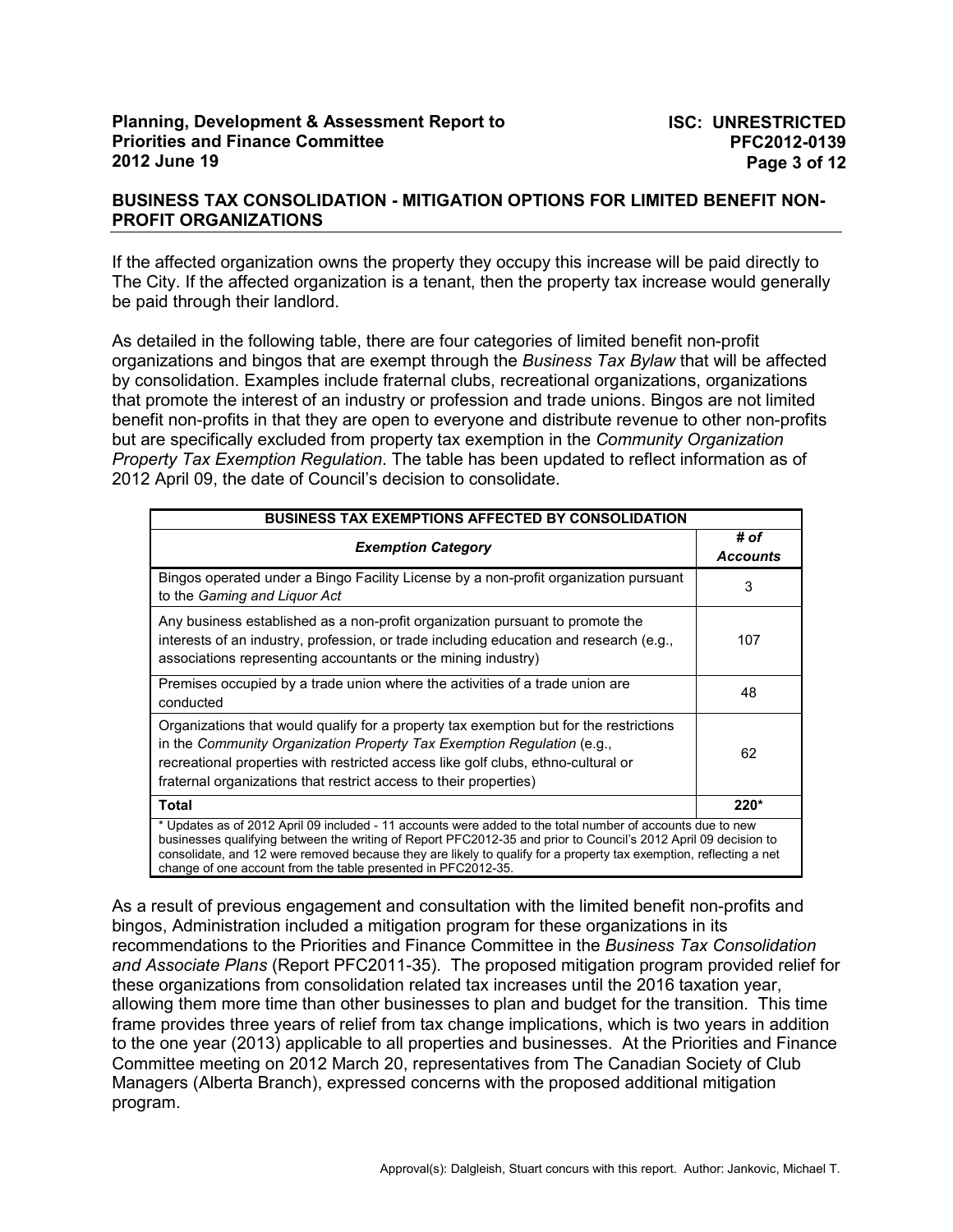Council adopted the recommended mitigation program for limited benefit non-profit organizations and bingos in recommendation #2(e) of the Report, and also further directed Administration to review the mitigation options for the affected organizations through Council direction #5.

## **INVESTIGATION: ALTERNATIVES AND ANALYSIS**

To follow through on Council's 2012 April 09 direction to review the mitigation options for the limited benefit non-profit organizations, Administration continued to engage and consult with affected stakeholders.

## *Stakeholder Engagement and Consultation*

Administration invited each of the 211 organizations (with 220 assessments accounts as summarized in the table above and detailed in Attachment 2) affected by consolidation to participate in an engagement and consultation process, by way of a letter sent on 2012 April 12. Stakeholders were invited to contact Assessment to better understand consolidation and/or give their feedback regarding mitigation options via telephone, email or through one on one meetings with Assessment staff by 2012 May 04. On 2012 April 28, a second letter was sent to organizations that had not yet responded to the first request for feedback. Of the 211 that were contacted, 22 responded to these letters.

Among the 22 that contacted The City with respect to the effect of consolidation, seven were interested in knowing the impact of consolidation and did not communicate dissatisfaction with the proposed mitigation program, five were interested in pursuing a property tax exemption through the existing property tax exemption framework and ten communicated some level of dissatisfaction and their intention to conduct further advocacy activity on the issue. Of the two organizations that suggested further mitigation, proposals included a longer time frame and a delay in making a final decision with respect to the mitigation program for limited benefit nonprofit organizations.

In addition, Administration identified 12 organizations listed in Attachment 5 of Report PFC2012- 35 that may qualify for a property tax exemption and suggested that they apply as detailed in a letter on 2012 April 09 (these organizations are listed in Attachment 3). At the time of writing this report, five of the organizations had either applied or were otherwise satisfied with their current property tax situation. The other organizations that were invited to apply had either not contacted The City at the time of writing this report or were not interested in applying at this time because they were moving in the next year and would consider applying after their move. Administration will continue to follow up with these organizations to ensure that their applications are filled out and exemptions are granted, where applicable.

Further, there was extensive consultation and engagement with The Canadian Society of Club Managers (Alberta Branch), to discuss their concerns and additional mitigation options. Similar to the original development of the 2014-2015 additional mitigation "extension" approved by Council on 2012 April 09, Options 2 and 3, in this report, were developed through this input and the input of other organizations.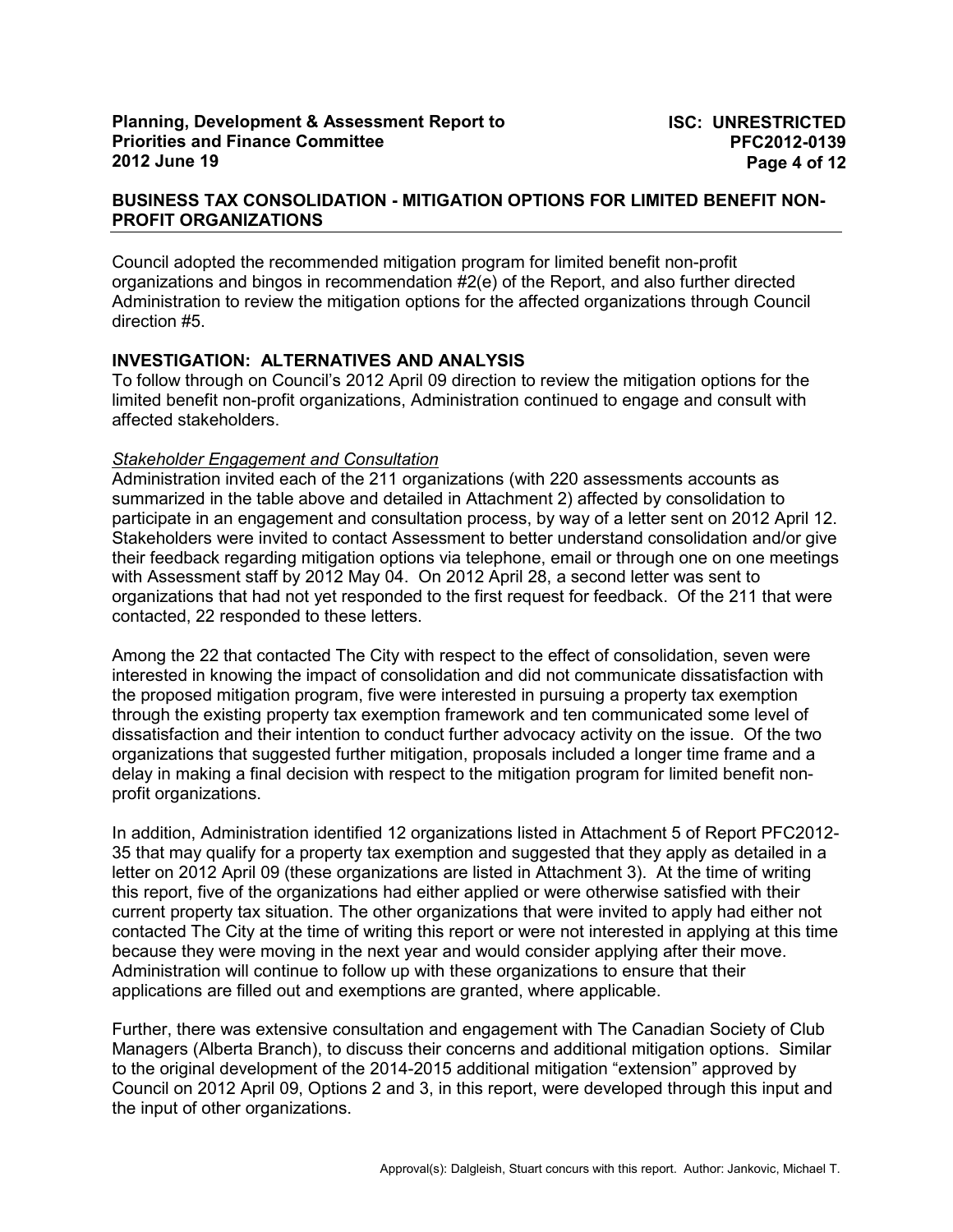During the report writing process, the Calgary Airport Authority (CAA) approached Administration, asking that they be included in the list of organizations eligible for tax relief under any mitigation program adopted by Council. The CAA is unique in that there is a specific business tax exemption for regional airport authorities in the *Municipal Government Act*. They were contacted in early February about the implications of consolidation on their property. The CAA was not part of the list of limited benefit non-profit organizations in both Attachment 5 of Report PFC2012-35 and Attachment 2 of this report, because these lists only included organizations exempt from business tax through the Council enacted *Business Tax Bylaw*.

### *Mitigation Options*

Administration, through stakeholder engagement and consultation, presents four options in this report, summarized in Attachment 4. Options 1 and 4 were included in Report PFC2012-35 and option 1 is the direction adopted by Council on 2012 April 09. Options 2 and 3 were added as a direct result of the most recent round of engagement and consultation with affected organizations.

#### Option 1- Implement a property tax refund program to continue the effect of the business tax exemption for 2014 and 2015 tax years

Continuing the effect of business tax exemptions temporarily could be accomplished through providing Council-approved property tax refunds. This option was initially developed and recommended by Administration in response to concerns raised in the consultation process for Report PFC2012-35 by The Canadian Society of Club Managers (Alberta Branch). This option was adopted by Council in the 2012 April 09 approval of that Report and its recommendations. The purpose of this mitigation strategy is to allow more time for affected organizations to plan and budget for consolidation related tax changes, while seeing no tax implications during the additional two year (2014-2015) mitigation period.

Under this program, Administration would seek Council approval to refund increases in the amount of non-residential property tax due to consolidation for the property, or portions thereof, occupied by limited benefit non-profit organizations and bingos for each of the 2014 and 2015 tax years. Council approval for the property tax refunds would be sought through the annual status reports on the consolidation process scheduled for April of each of 2014 and 2015.

Organizations that own the property they occupy would receive the benefit directly. For organizations that lease the space they occupy, Administration would ask for a letter from the landlord stating that any benefit from the property tax refund would be passed on to the qualifying tenant.

In 2016, when the mitigation program is no longer available, there would be an estimated 11.2 per cent increase in non-residential property tax related costs over 2012 tax levels for these organizations. This increase is a result of the deferral of tax increases due to consolidation (2.8 per cent in 2014 and 2.8 per cent in 2015) and the scheduled increase of 5.6 per cent in 2016. In 2017-2019, as with all taxable non-residential property accounts, an estimated 5.6 per cent increase in non-residential property tax related costs is expected each year. This results in a total increase of 28 per cent by 2019, over 2012 levels.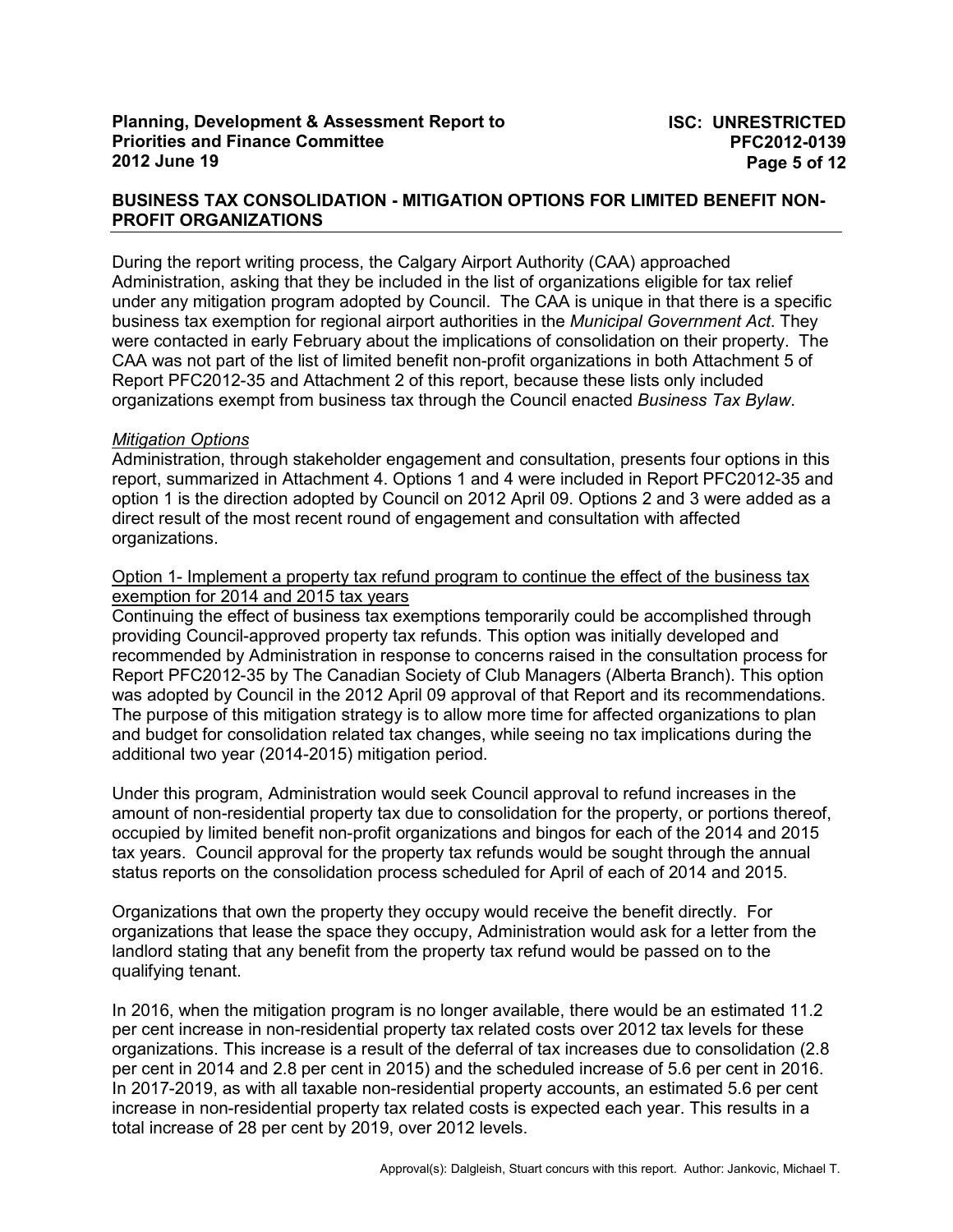Only the organizations listed in Attachment 2 will qualify for the property tax refund. This will be contingent on:

- 1. No change to the organization's status as a non-profit,
- 2. No change to the location,
- 3. A letter from property owner to confirm that they will pass on the benefit of the refund to the non-profit.

If a non-profit organization listed in the table changes their non-profit status, or the location of their operation, the refund would be pro-rated for the portion of the year that they were a nonprofit or that the location is unchanged.

Any property omitted from the list in Attachment 2 in error, may be added if approved by Council as part of the annual status update reports.

In order to qualify to be added to the list, organizations must:

- Be in existence on the day that consolidation was directed by Council,
- Meet the business tax exemption criteria in the *Business Tax Bylaw* on the date consolidation was directed by Council, and
- Apply before 2014 December 31.

#### *Cost Implications*

• Estimated total cost of \$450,000 consisting of \$150,000 in 2014 and \$300,000 in 2015 to be financed through an increase in the non-residential property tax rate.

## *Policy Setting Considerations*

• Would allow more time for eligible limited benefit non-profit organizations and bingos to plan and budget for consolidation, without tax change implications during a three year period ending in 2015.

## Option 2 – Implement a property tax refund program to continue the effect of the business tax exemption for 2014, 2015 and 2016 tax years

This option would be structured the same way as option 1 above. Under this program, however, Administration would seek Council approval to refund increases in the amount of non-residential property tax due to consolidation for the property, or portions thereof, occupied by limited benefit non-profit organizations and bingos for each of the 2014, 2015 and 2016 tax years. Council approval for the property tax refunds would be sought through the annual status reports on the consolidation process scheduled for April of each of 2014, 2015 and 2016.

In 2017, when the mitigation program is no longer available, there would be an estimated 16.8 per cent increase in non-residential property tax related costs over 2012 tax levels for these organizations bringing them in line with other taxable non-residential properties. This increase is a result of the deferral of tax increases due to consolidation (2.8 per cent in 2014, 2.8 per cent in 2015 and 5.6 per cent in 2016) and the scheduled increase of 5.6 per cent in 2017. In 2018- 2019, as with all taxable non-residential property accounts, an estimated 5.6 per cent increase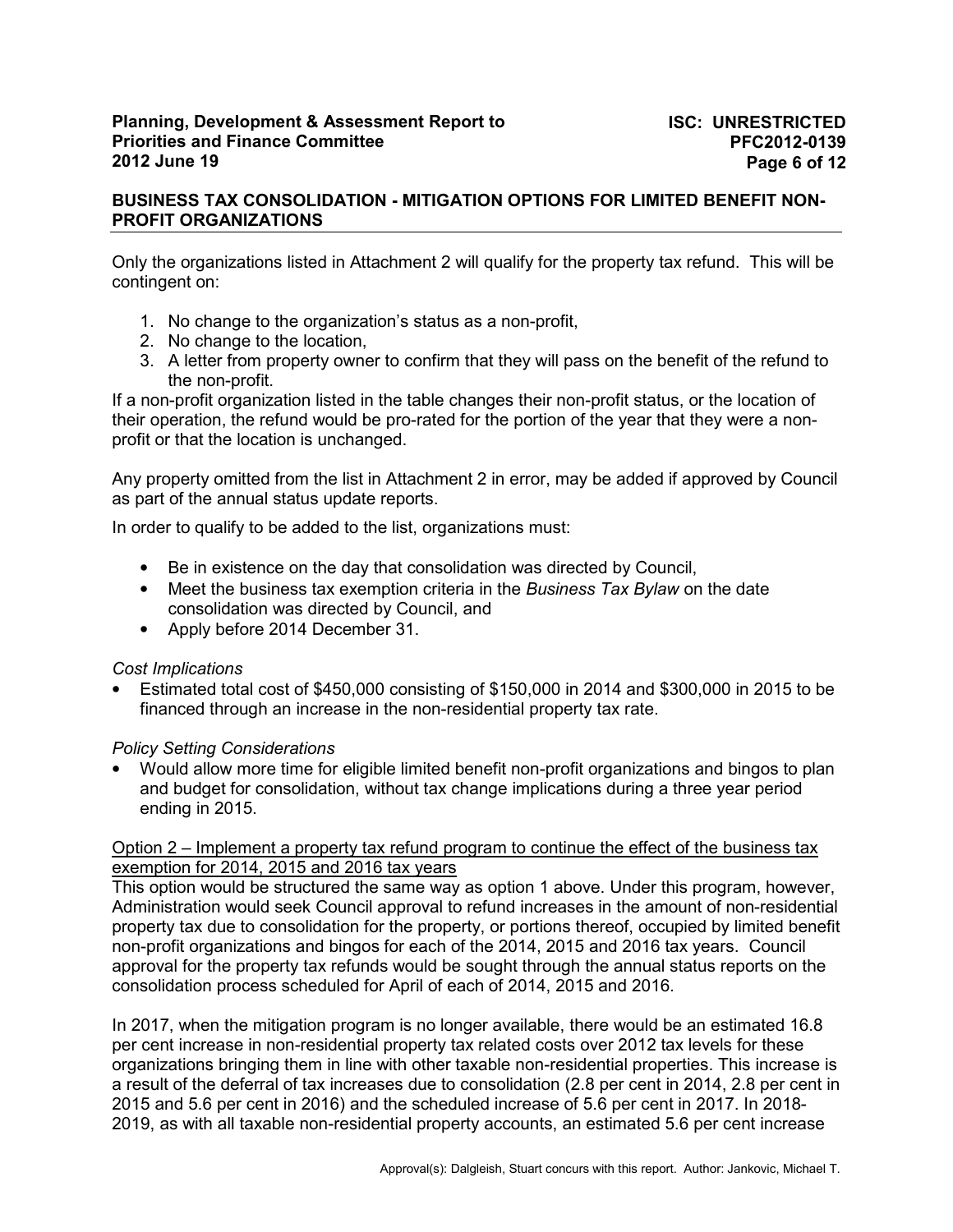## **BUSINESS TAX CONSOLIDATION - MITIGATION OPTIONS FOR LIMITED BENEFIT NON-PROFIT ORGANIZATIONS**

in non-residential property tax related costs is expected each year. This results in a total increase of 28 per cent by 2019, over 2012 levels.

### *Cost Implications*

• Estimated total cost of \$1,050,000 consisting of \$150,000 in 2014, \$300,000 in 2015 and \$600,000 in 2016 to be financed through an increase in the non-residential property tax rate.

## *Policy Setting Considerations*

• Would allow more time for eligible limited benefit non-profit organizations and bingos to plan and budget for consolidation, without tax change implications during a four year period ending in 2016.

#### Option 3 – Implement a property tax refund program to continue the effect of the business tax exemption until 2019

This option would be structured the same way as option 1 and 2 above but the program would be extended for the entire seven year transition period. As stated earlier, this option is the result of consultation with The Canadian Society of Club Managers (Alberta Branch) and other limited benefit non-profit organizations since Council's direction on 2012 April 09.

In 2020, when the mitigation program is no longer available, and the tax increases due to consolidation would have been deferred for the entire seven year transition period, these organizations would see a 28 per cent increase in non-residential property tax related costs over 2012 tax levels.

## *Cost Implications*

• Estimated cost is a cumulative \$4.7 million over six years, starting in 2014 with \$150,000, \$300,000 in 2015, \$600,000 in 2016, \$900,000 in 2017, \$1.2 million in 2018, and ending in 2019 with \$1.5 million financed through an increase in the non-residential property tax rate.

## *Policy Setting Considerations*

- Would satisfy some stakeholders who engaged in the consultation process.
- Goes beyond the rationale of providing additional time for organizations to plan and budget for the change.
- May be perceived by some organizations as establishing a precedent for ongoing subsidies beyond the seven year transition period.
- The total cost of this option to non-residential taxpayers would be much greater than in option 1 and 2.
- Would be a significant budget adjustment (28 per cent) for organizations to make in 2020.

## Option 4 – Implement a permanent tax exemption program by bylaw

Section 364 of the *Municipal Government Act* allows Council to exempt property held by a nonprofit organization to any extent it sees fit via a municipal bylaw. In order for the appropriate subsidy to be applied, any bylaw that Council passes would need to limit an exemption to the "business tax portion" of the consolidated property tax. The new property tax exemption bylaw could mirror some of the exemption classes in Section 18 of the current *Business Tax Bylaw*.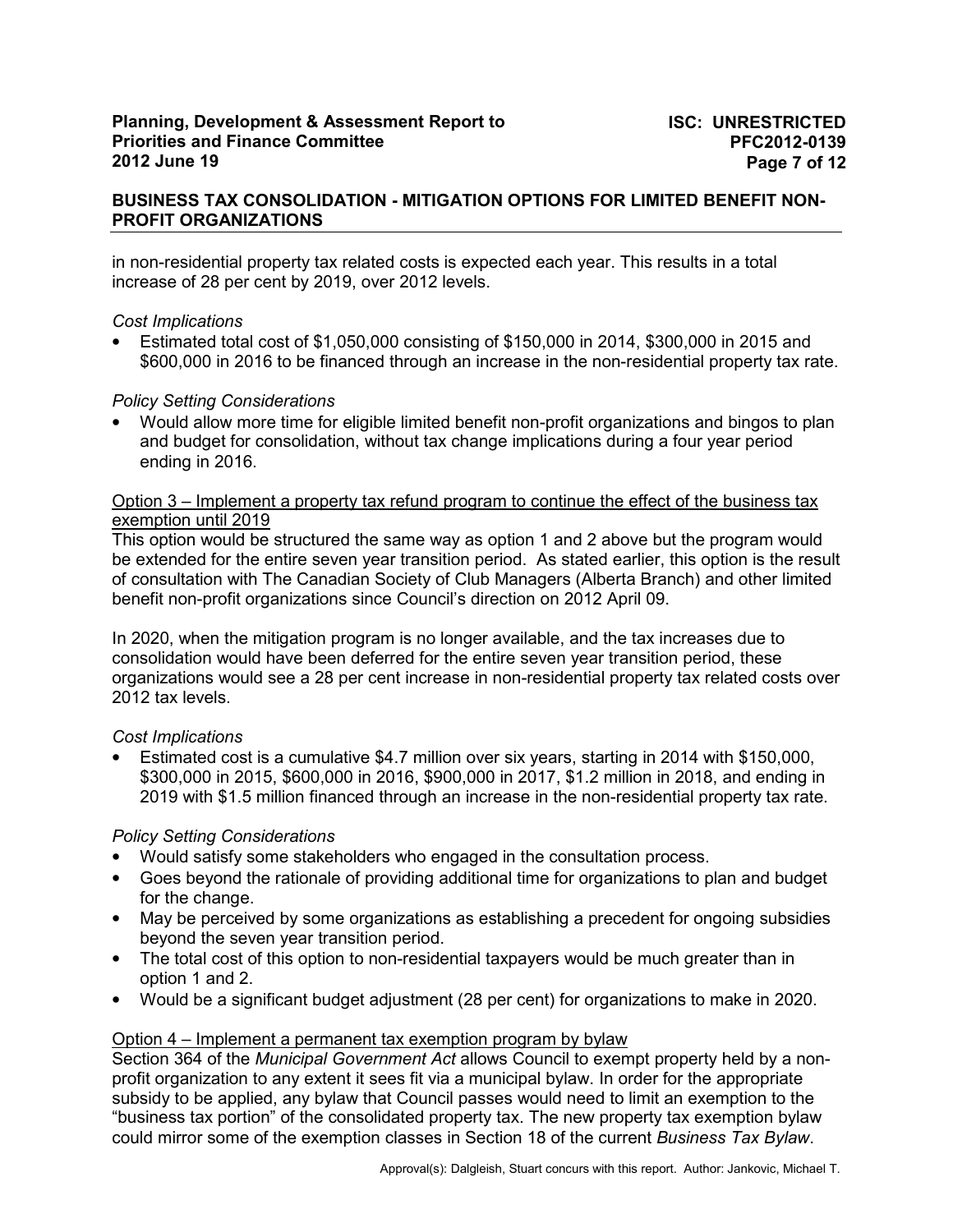## **BUSINESS TAX CONSOLIDATION - MITIGATION OPTIONS FOR LIMITED BENEFIT NON-PROFIT ORGANIZATIONS**

Pursuing this option would require providing an exemption policy and framework over and above that which is already provided by provincial legislation.

To grant an exemption from tax is to grant an exception to a burden that is nearly universal, and any policy resulting in an exemption should clearly demonstrate the reason for this exception. The organizations that advocated for this option believed that, through the services they offer, they relieve The City of some service provision and thus confer a sufficient benefit to the city as whole to warrant a partial exemption from property tax. An exemption program designed exclusively to mitigate the effects of consolidation on organizations that are currently exempt from business tax would, over time, raise concerns about equity of the exemption. This is because organizations performing the same functions and using property for the same purpose would receive different tax treatment. Administration believes that, if an exemption program were to be implemented it should include classes of exempt property rather than identifying individual organizations for the purposes of mitigation. This type of exemption program would allow additional organizations to apply.

An exemption program would result in an indirect subsidy by non-residential property taxpayers to eligible organizations, estimated in the amount of \$4.7 million over the seven year transition period plus any additional amount for new organizations that would qualify. After the transition period there will be an annual subsidy of \$1.5 million based on 2012 information and the current number of eligible organizations.

Should Council elect to implement this option, Administration would recommend that Administration be directed to report back to Council, in approximately 6 months, with a policy and bylaw framework.

## *Cost Implications*

- Estimated capital costs of \$1 million for adjustments to assessment and taxation software.
- This exemption program would not result in direct refunds to the eligible organizations as options 1, 2 and 3 therefore there would be no direct cost implications to The City budget.

## *Policy Setting Considerations*

- The effect of business tax exemptions would continue for current and new limited benefit non-profit organizations.
- Administration currently administers a similar business tax exemption program for those that would be affected.
- The share of taxes from which eligible organizations / properties are exempted would be shifted to non-residential taxpayers.
- A permanent program would include those organizations outlined in Attachment 2 as well as any new organizations that would qualify within the new policy and framework, further adding to its cost.
- Might create demand for more categories to be added to the program in subsequent years.
- New property tax exemption categories will mean more risk in the administration of property tax exemptions because exemption decisions are reviewable by the Assessment Review Board.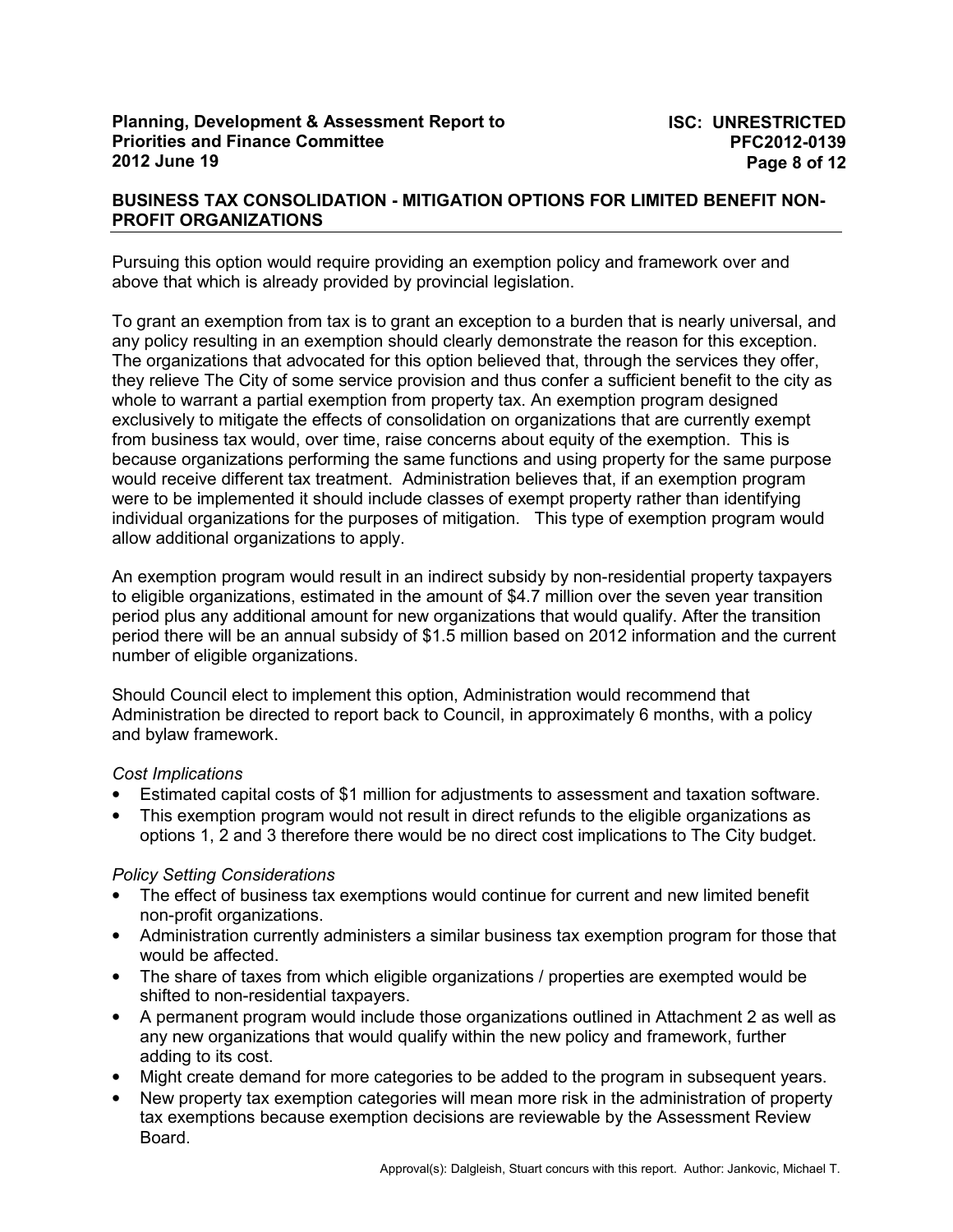• Current assessment and taxation software applies a 100 per cent exemption from tax to a given space and does not support an exemption from tax of less than 100 per cent. These systems will require upgrading in order accommodate an exemption program of this sort.

### *Summary and Conclusion*

While each of the options presented above are feasible, they come with different policy setting considerations. In sorting through the options, it may be helpful to consider the goal of the mitigation program and the associated costs.

If the goal is solely to mitigate the tax change effects of business tax consolidation, then Administration suggests the most appropriate options are option 1 or 2. These options do not continue the business tax exemptions, rather they are refunds that delay the increased property tax related costs due to consolidation.

Option 3 extends for seven years, longer than most planning and budget cycles, and means that in 2020, organizations will be facing a significant increase in their property tax related costs. This significant 2020 increase may prompt calls for yet further mitigation.

Option 4 not only mitigates the increased property tax related costs but would also lead to a new exemption program that is based on the previous and unassociated business tax exemption program. If The City were to proceed with an exemption bylaw, it is suitable to proceed with the clear purpose of creating an exemption, complete with the policy rationale for doing so, rather than creating an exemption program for the purposes of mitigating tax changes associated with consolidation.

In addition, both options 3 and 4 come with much higher cost implications to other nonresidential taxpayers as the tax rate would have to increase to sustain either a longer term refund program or an exemption program. In the case of option 3 the cost would remain relatively static whereas with option 4, new organizations would be allowed to qualify, further inflating the cost to taxable non-residential property owners. In addition to the ongoing cost of an exemption program via City bylaw (i.e., option 4), there would also be capital costs associated with changes to The City's assessment and taxation software.

The differentiating factor between option 1 and 2 is the increased cost of implementing a property tax refund program for an additional year. The cost will be borne by non-residential property taxpayers and so, in making a decision, a balance between ensuring that the nonresidential property tax is fairly distributed and ensuring that the limited benefit non-profit organizations and bingos are not unduly affected by the decision to consolidate. The fairest outcome from the typical non-residential property taxpayer's perspective is likely that all properties be treated equally meaning no additional mitigation for any property type, but this does not recognize the special situation of the limited benefit non-profits and bingos. The appropriate balance would be achieved when the time frame for mitigation is no longer than necessary for the affected organizations to plan and budget for the change. Administration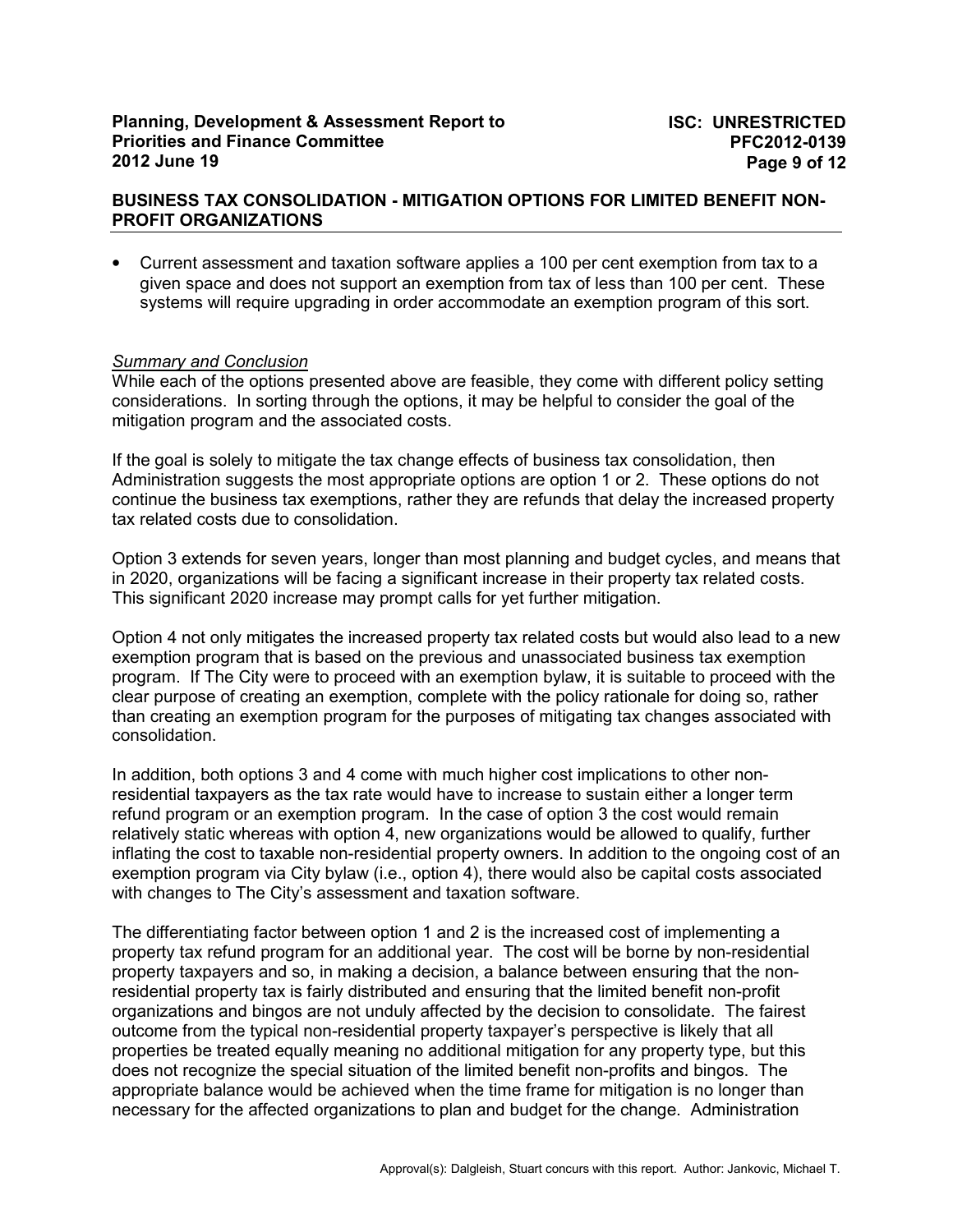## **BUSINESS TAX CONSOLIDATION - MITIGATION OPTIONS FOR LIMITED BENEFIT NON-PROFIT ORGANIZATIONS**

believes that a mitigation program extending refunds for the 2014 and 2015 tax years achieves this objective.

In consideration of the above, and for the following reasons, Administration is recommending that option 1, being the same as Council's 2012 April 09 direction, continue as the mitigation program for limited benefit non-profit organizations. This option would provide limited benefit non-profit organizations, listed in Attachment 2, three years (2013-2015) of full tax relief, or two years (2014-2015) beyond the one year provided to all properties and businesses, due to business tax consolidation.

- Council's current direction achieves a balance between fairness to all non-residential property owners and ensuring that the affected organizations are not unduly affected by consolidation.
- This mitigation achieves the policy goal of giving more time to plan and budget for consolidation without establishing a precedent of ongoing subsidies to the affected organizations.
- Once the mitigation program is complete, property tax exemptions will be administered through the applicable provincial property tax legislation.

As Administration's recommendation is the same as the 2012 April 09 decision already made by Council, Administration is recommending this report be received for information.

Administration's inventory of limited benefit non-profit organizations, eligible for mitigation, as originally presented in Attachment 5 to PFC2012-35, and presented again with some changes as Attachment 2 to this report, will continue to be monitored, updated as necessary, and presented to Council as part of the annual status report, and until 2015, the last year of the mitigation program.

#### **Stakeholder Engagement, Research and Communication**

As detailed in the section entitled "Stakeholder Engagement and Consultation Process" above, Administration made a substantial effort to solicit feedback and engage with affected organizations. Administration sent two letters to the affected organizations detailing Council's direction and asking for feedback via telephone, email or face to face meetings. Every response to these letters was individualized, responding directly to the issues raised by the affected organizations. There were also meetings held with organizations who requested an opportunity to provide their input through discussions with Administration.

Of the 22 stakeholders that contacted Administration with respect to the consolidation issue, 15 were industry or trade organizations, three were ethno-cultural organizations, two were bingos and two were representatives of private recreational facilities.

A majority of the stakeholders that contacted Administration were looking for clarification and understanding of how the consolidation process would affect their organization. These organizations did not want any change to the current status quo but few presented any alternative options. The Canadian Society of Club Managers (Alberta Branch) did put forward a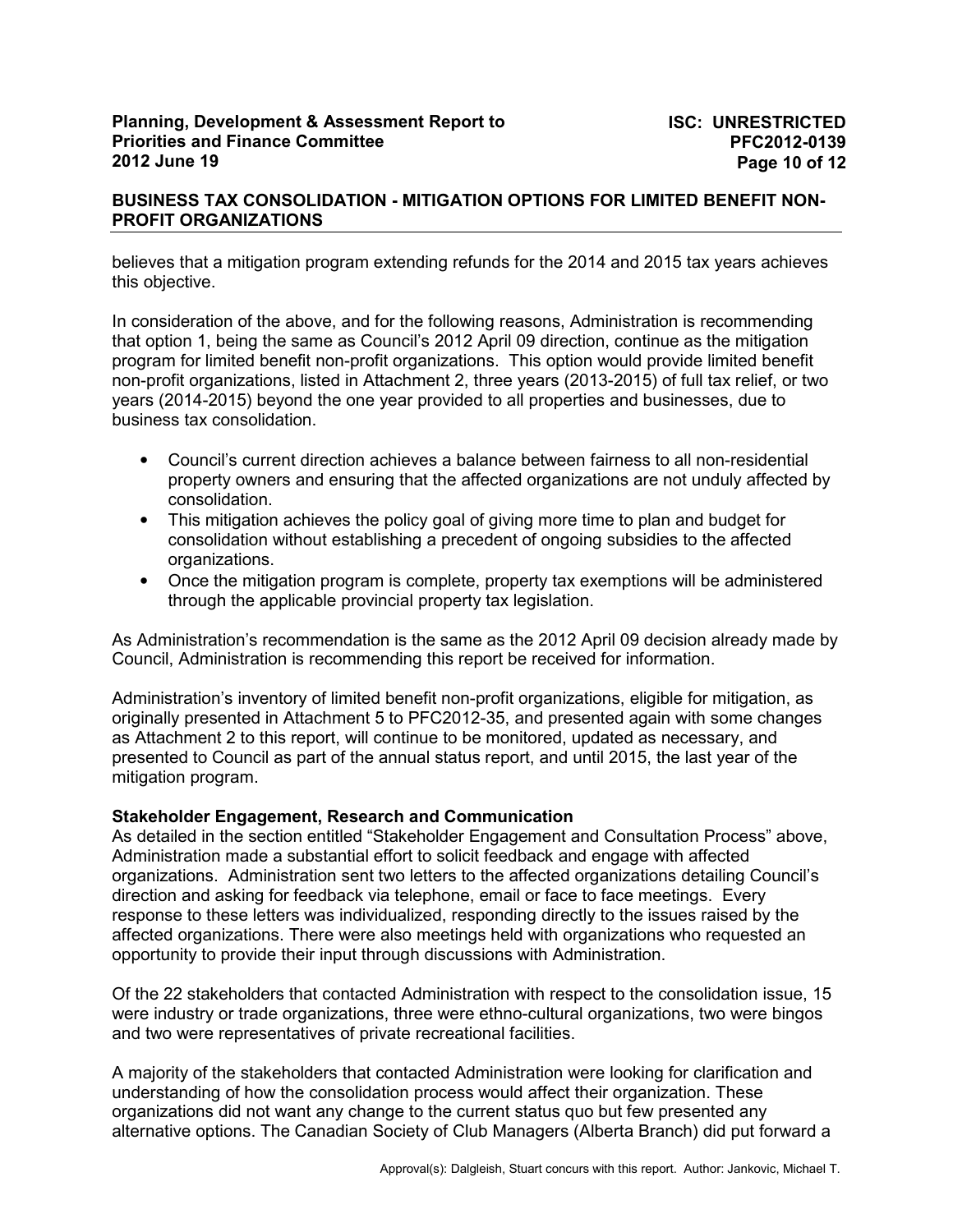## **BUSINESS TAX CONSOLIDATION - MITIGATION OPTIONS FOR LIMITED BENEFIT NON-PROFIT ORGANIZATIONS**

proposal of 15 years with the option to have Council consider the issue again at the end of that period. Upon further consultation The Canadian Society of Club Managers (Alberta Branch) indicated that a seven year transition period may be acceptable.

### **Strategic Alignment**

Options 1, 2 and 3 would result in one standard for the majority of tax exemptions in Calgary (i.e., the provincial property tax exemption legislation). Option 4 would mean a new approach to property tax exemptions by establishing a new property tax exemption bylaw in addition to the administration of provincially mandated property tax exemptions.

The recommendation (option 1), which extends the effect of exemptions described in the *Business Tax Bylaw* for 2014 and 2015, creates an exception designed to mitigate the effects of consolidation specifically for the affected eligible organizations. The temporary nature of the mitigation ensures that Council's decision to eliminate the business tax, as directed in the adoption of Report PFC2012-35, does not result in the continuation of business tax exemption policy into a property tax only policy environment.

### **Social, Environmental, Economic (External)**

Property tax exempt organizations will not be affected by consolidation. Limited benefit nonprofit organizations and bingos will be affected by consolidation; the degree to which they will be affected will depend on the direction of Council.

## **Financial Capacity**

## **Current and Future Operating Budget:**

Option 1 is free of budget implications as Council has already directed the implementation of the program. The additional refund amounts in options 2 and 3 would be financed through an increase in the non-residential property tax rate and paid to eligible organizations by The City. Option 4 would have less of a budgetary impact though the effect on non-residential property taxpayers would be similar.

#### **Current and Future Capital Budget:**

There are no capital budget implications for options 1, 2 or 3. Option 4 would require an upgrade to current assessment and property tax systems at an estimated cost of \$1 million.

#### **Risk Assessment**

Risks associated with option 1 and 2 are marginal because though there are considerations made to limited benefit non-profit organizations and bingos, the policy rationale for these considerations is clear, to allow them more time to plan and budget for tax changes due to consolidation. Option 3 would further increase risk because it establishes a precedent of ongoing special property tax treatment for limited benefit non-profit organizations and bingos, and may result in a future request to Council for the continuation of the mitigation program when it is scheduled to end in 2019. Options 1, 2 and 3 may have additional costs associated with them due to additional organizations meeting the eligibility criteria as of 2012 April 09 and not currently listed in Attachment 2. This risk is mitigated by the requirement to have applied to the program by 2014 December 31. Option 4 presents the greatest risk to The City because it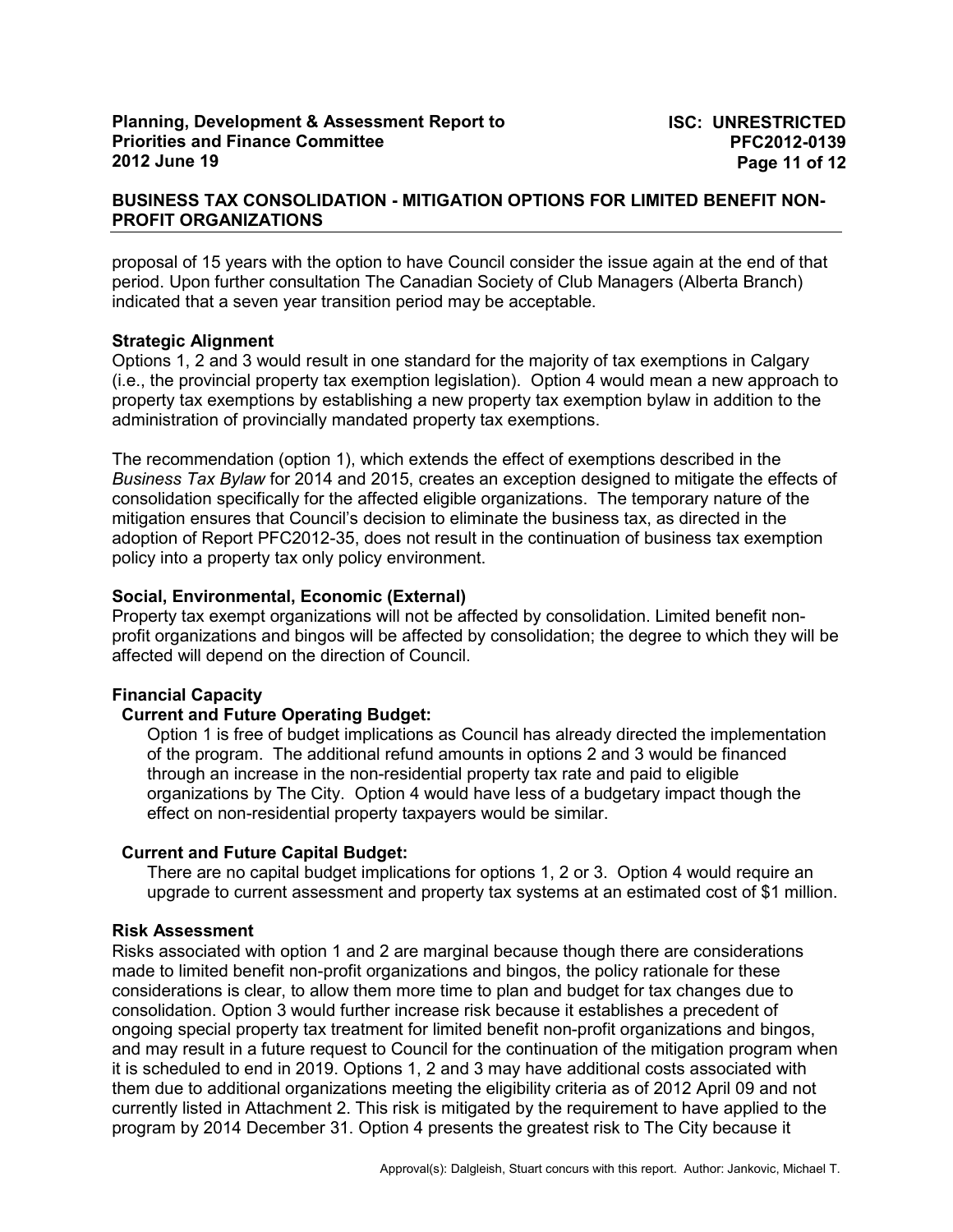## **BUSINESS TAX CONSOLIDATION - MITIGATION OPTIONS FOR LIMITED BENEFIT NON-PROFIT ORGANIZATIONS**

establishes a precedent for broad based property tax exemptions and may result in increased requests for Council to establish more exemption categories.

## **REASON(S) FOR RECOMMENDATION(S):**

- As Administration's recommendation is the same as the 2012 April 09 decision already made by Council, Administration is recommending this report be received for information.
- Council's current direction achieves a balance between fairness to all non-residential property owners and ensuring that the affected organizations are not unduly affected by consolidation.
- It is achieves the policy goal of giving more time to plan and budget for consolidation without establishing a precedent of ongoing subsidies to the affected organizations.
- Once the mitigation program is complete, property tax exemptions will be administered through the applicable provincial property tax legislation.

### **ATTACHMENTS**

- 1. Explanation of Property and Business Tax Exemptions
- 2. Non-Profit Organizations Eligible for Mitigation as of 2012 April 09
- 3. Non-Profit Organizations Originally Listed in Attachment 5 of Report PFC2012-35 Likely to Qualify for Property Tax Exemption as of 2012 April 09
- 4. Summary of Mitigation Options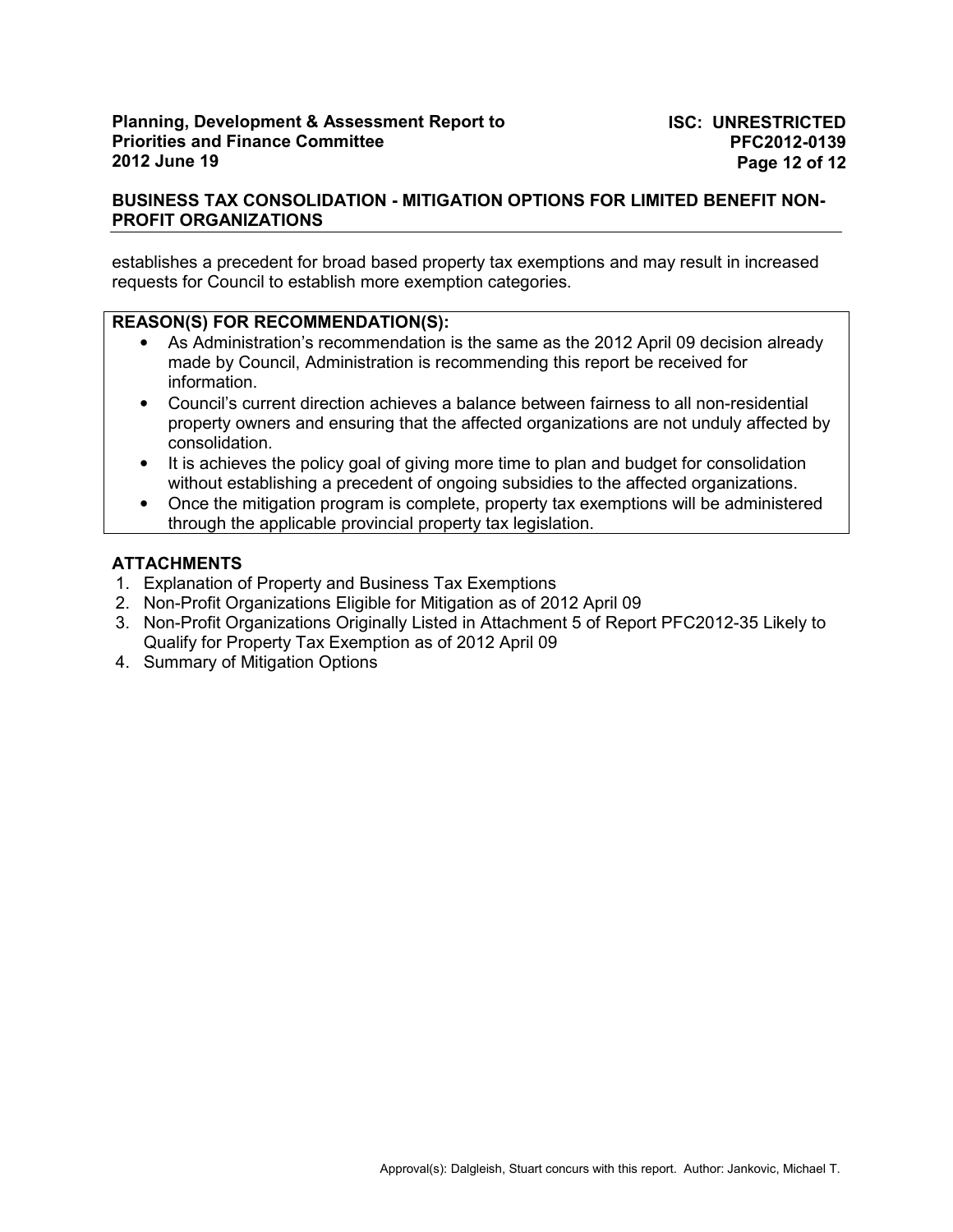# **EXPLANATION OF PROPERTY AND BUSINESS TAX EXEMPTIONS**

In Alberta, property tax exemptions are generally legislated by the provincial government through the *Municipal Government Act* (MGA) and the *Community Organization Property Tax Exemption Regulation* (COPTER), which is then administered by municipalities. Business tax exemptions are generally part of the annual *Business Tax Bylaw* passed by Council, though there are provincially mandated statutory exemptions for businesses operated by the Crown and airports and a regulatory exemption for offices of members of the legislative assembly.

When a property or business tax exemption is granted by The City of Calgary, the remaining property or business taxpayers must pay the taxes that would have otherwise been paid by the exempt property or business owner. This is due to the way in which the property and business tax rates are calculated (i.e., dividing the amount of revenue required by the taxable assessment base as in Figure 1).

**Figure 1** 

revenue required  $\frac{recimate \: required}{taxable \: assessment \: base} = tax \: rate$ 

Any previously taxable property or business that is rendered exempt by virtue of ownership and/or use is removed from the taxable assessment base. As shown in Figure 2, this results in an increase to the tax rate. This effect is small on an individual basis but is substantial when all exempt properties and businesses are considered.

**Figure 2**  revenue required<br>  $\frac{1}{\tan \theta} = \tan \theta$  assessment base  $1 = \tan \theta$ 

Therefore, the overall effect of a property or businesses tax exemption is that the remaining tax payers provide an indirect subsidy to organizations that are exempt from taxation.

Current provincial property tax exemption legislation does not exempt organizations that, though non-profit, are structured to benefit their members (i.e. limited benefit) rather than the greater community. These types of organizations are, however, generally exempt from business tax due to provisions in the *Business Tax Bylaw*.

In approaching this issue, it is useful to look at the rationale for property and business tax exemptions. The Government of Alberta has produced a guide for property tax exemption and included in the guide are the principles on which property tax exemptions are based. They are:

- advancement of 'public benefit', in terms of charitable and benevolent purposes, community games, games, sports, athletics, recreation, and educational purposes;
- recognition of the 'volunteer contribution and fund raising component' that most often characterizes 'not for profit' status organizations;
- advancement of youth programs and community care for the disadvantaged; and,
- appropriate access to non-profit facilities.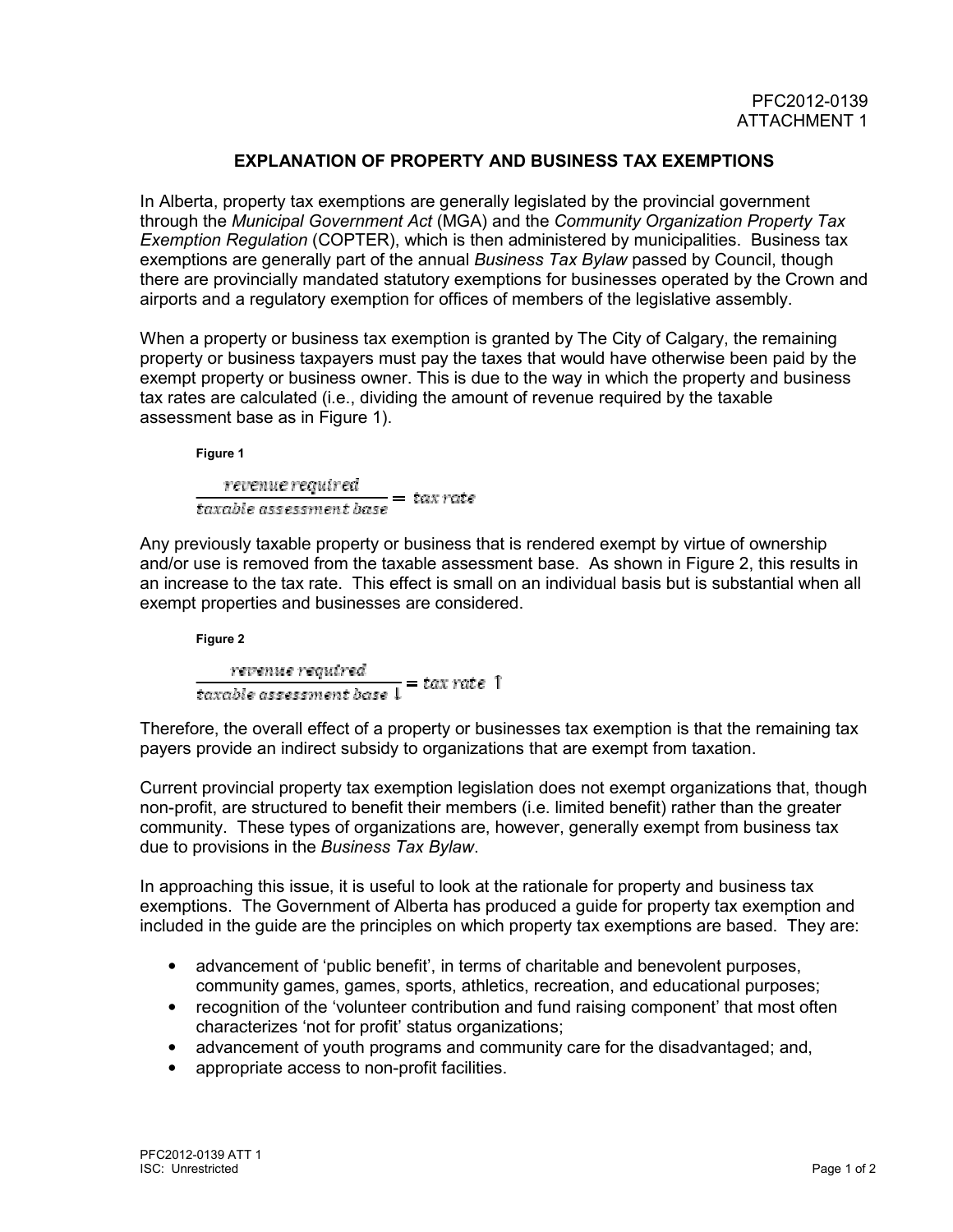The limited benefit non-profit groups that do not qualify for property tax exemption generally advance a 'limited benefit' because of the purpose of their organization (e.g. to advance the interest of a defined group) or their operational practices (e.g. restricting access to their facilities to members and their guests only). That being said these limited benefits are provided to members of the organizations, generally citizens of Calgary, on a non-profit basis.

Business tax exemptions are determined through Section 18 of The City's annual *Business Tax Bylaw*. The current exemption provisions were established through the business tax exemption policy process in 2009. The stated purpose of the business tax exemption policy "is to foster a business tax exemptions framework that:

- a) is largely consistent with the property tax exemptions policy under the MGA because both are municipal taxes;
- b) relieves certain businesses, that provide a specified benefit to Calgary and its residents, of the obligation to business tax; and
- c) promotes a level playing-field for all business entities with commercial activities."

The issues arising from consolidation occur where property taxes and business taxes are not consistent. In addition, because they provide benefits to their members these organizations do provide benefits to Calgary and its residents but not the public at large. Through its *Business Tax Exemptions Policy* The City has chosen to recognize the limited benefits of non-profits in the form of a business tax exemption.

Another important rationale for an exemption of limited benefit non-profits is the character of their "business". The subject organizations conduct their operations without a profit motive, meaning that they would not ordinarily be thought of as a business. Indeed, the previous Alberta assessment and taxation legislation (the *Municipal Taxation Act*) excluded the vast majority of non-profits from the business tax process, and it was only with the introduction of the MGA in 1994 that non-profits were explicitly included in the definition of "business". The *Business Tax Exemptions Policy* achieved the objective of excluding these "businesses" as long as they did not compete directly with businesses in the for-profit sector.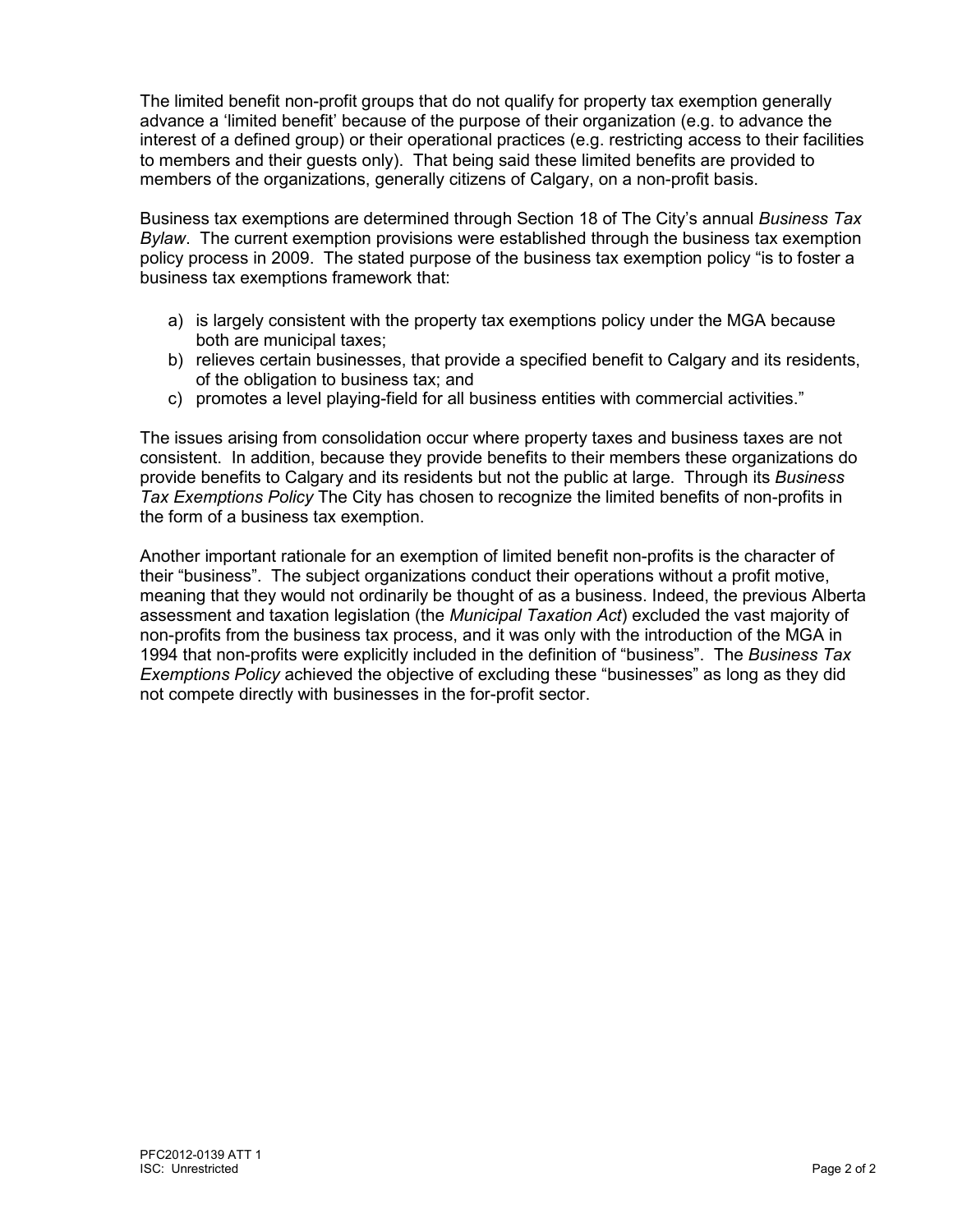# **NON-PROFIT ORGANIZATIONS ELIGIBLE FOR MITIGATION AS OF 2012 APRIL 09**

| No.            | Organization                                            | <b>Address</b>                   | <b>Roll Number</b> |
|----------------|---------------------------------------------------------|----------------------------------|--------------------|
| 1              | <b>4TH STREET BUSINESS</b><br>REVITALIZATION ZONE       | 201 501 18 AV SW                 | 080100803          |
| $\mathbf{2}$   | <b>ACTRA ALBERTA</b>                                    | 602 7015 MACLEOD TR<br><b>SW</b> | 111102505          |
| 3              | <b>AEDARSA</b>                                          | 209 264 MIDPARK WY<br><b>SE</b>  | 201015542          |
| 4              | ALBERTA BALLET SCHOOL<br>OF DANCE                       | 341 17 AV SW                     | 079001095          |
| 5              | ALBERTA BARLEY<br><b>COMMISSION</b>                     | 3601 21 ST NE                    | 032030306          |
| 6              | ALBERTA BEEF PRODUCERS                                  | 320 6715 8 ST NE                 | 009004193          |
| $\overline{7}$ | ALBERTA BOILERS SAFETY                                  | 1212 31 AV NE                    | 048045900          |
| 8              | <b>ALBERTA CARPENTERS</b><br><b>TRAINING CENTRE</b>     | 2600 PORTLAND ST SE              | 078075702          |
| 9              | ALBERTA CATTLE FEEDERS<br><b>ASSOCIATION</b>            | 6 11010 46 ST SE                 | 201393733          |
| 10             | ALBERTA EGG PRODUCERS<br><b>BOARD</b>                   | 101 90 FREEPORT BV<br><b>NE</b>  | 201014255          |
| 11             | ALBERTA EQUESTRIAN<br>FEDERATION SOCIETY                | 251 MIDPARK BV SE                | 156118903          |
| 12             | ALBERTA FOOD<br>PROCESSORS ASSOCIATION                  | 4760 72 AV SE                    | 116025891          |
| 13             | ALBERTA GOLF ASSOCIATION                                | 22 11410 27 ST SE                | 201106929          |
| 14             | ALBERTA GYMNASTICS<br><b>FEDERATION</b>                 | 5800 2 ST SW                     | 101030401          |
| 15             | ALBERTA MEDICAL<br><b>ASSOCIATION</b>                   | 708 11 AV SW                     | 067092700          |
| 16             | ALBERTA MORTGAGE<br><b>BROKERS ASSOCIATION</b><br>(THE) | 207 4954 RICHARD RD<br>SW        | 201287372          |
| 17             | <b>ALBERTA PRINTMAKERS</b><br><b>SOCIETY</b>            | 2010F 11 ST SE                   | 078001609          |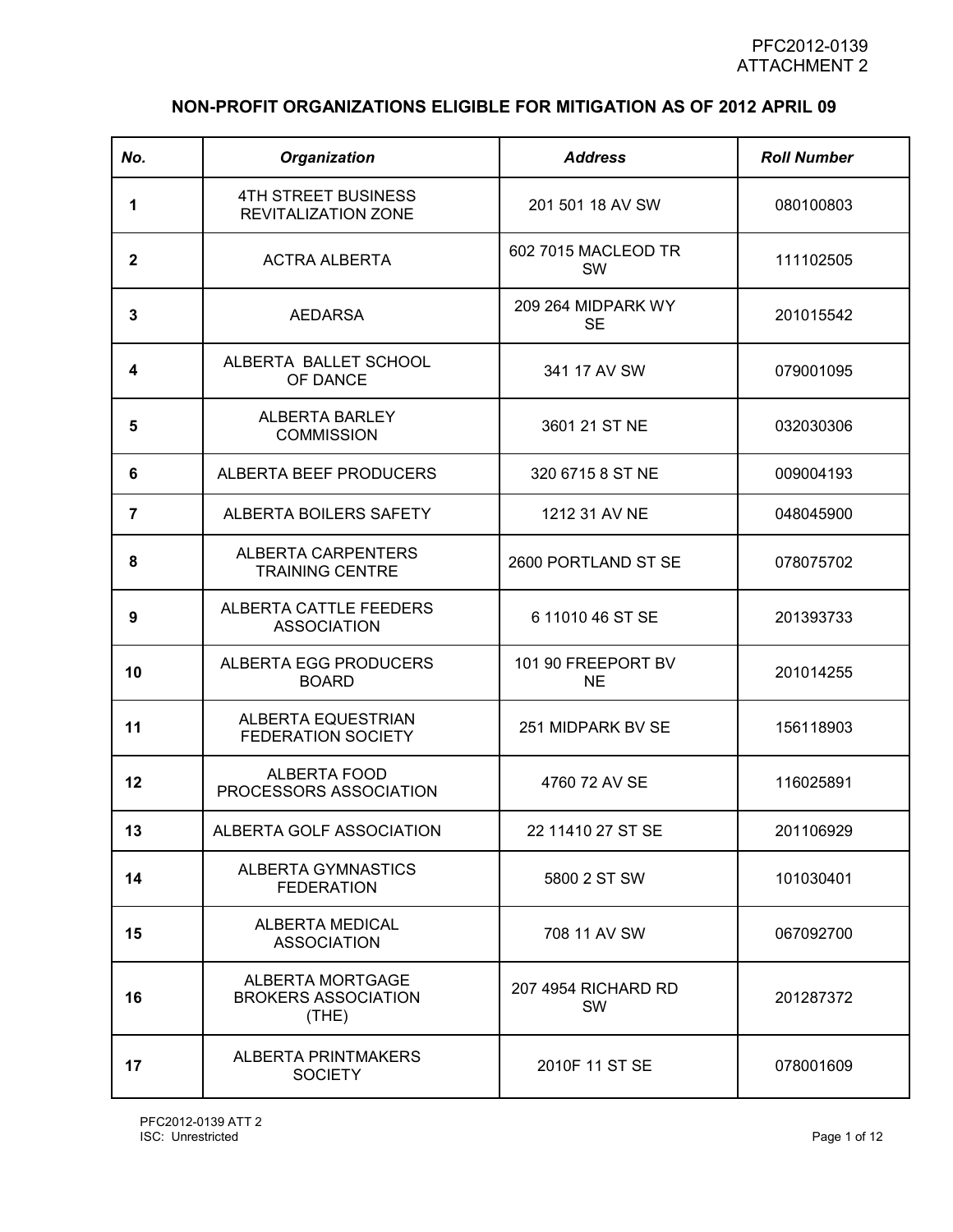| No. | Organization                                                                                      | <b>Address</b>                  | <b>Roll Number</b> |
|-----|---------------------------------------------------------------------------------------------------|---------------------------------|--------------------|
| 18  | ALBERTA REAL ESTATE<br><b>ASSOCIATION</b>                                                         | 4954 RICHARD RD SW              | 201287372          |
| 19  | ALBERTA ROOFING<br>CONTRACTORS ASSOCIATION                                                        | 2380 PEGASUS RD NE              | 032042301          |
| 20  | ALBERTA SOCIETY OF<br><b>RESPIRATORY</b>                                                          | 6715 8 ST NE                    | 009004193          |
| 21  | ALBERTA SQUASH RAQUETS                                                                            | 3415 3 AV NW                    | 060071503          |
| 22  | <b>ALBERTA TEACHERS</b><br><b>ASSOCIATION</b>                                                     | 3016 5 AV NE                    | 054011606          |
| 23  | ALBERTA UNION OF<br><b>PROVINCIAL</b>                                                             | 1301 16 AV NW                   | 200589109          |
| 24  | ALBERTA UNION OF<br><b>PROVINCIAL</b>                                                             | 600 1816 CROWCHILD<br>TR NW     | 200922672          |
| 25  | AMALGAMATED TRANSIT<br>UNION LOCAL #1374                                                          | 1C 416 MERIDIAN RD<br><b>SE</b> | 200894574          |
| 26  | AMALGAMATED TRANSIT<br>UNION LOCAL #1374                                                          | 5C 416 MERIDIAN RD<br><b>SE</b> | 200894616          |
| 27  | AMALGAMATED TRANSIT<br>UNION LOCAL #1374                                                          | 6C 416 MERIDIAN RD<br><b>SE</b> | 200894624          |
| 28  | APPRAISAL INSTITUTE                                                                               | 495 36 ST NE                    | 054015722          |
| 29  | <b>ASSOCIATION OF</b><br>PROFESSIONAL ENGINEERS<br><b>GEOLOGISTS &amp;</b><br><b>GEOPHYSICIST</b> | 700 2 ST SW                     | 068232305          |
| 30  | <b>ASTECH FOUNDATION</b>                                                                          | 126 3553 31 ST NW               | 037180205          |
| 31  | <b>B C &amp; T WORKERS UNION</b>                                                                  | 205 7907 FLINT RD SE            | 112142708          |
| 32  | <b>BETTER BUSINESS BUREAU</b>                                                                     | 7330 FISHER ST SE               | 112144308          |
| 33  | <b>BINGO BARN</b>                                                                                 | 1107 33 ST NE                   | 054013503          |
| 34  | <b>BINGO PALACE</b>                                                                               | 2600 35 AV NE                   | 031007297          |
| 35  | <b>BOW RIVER MUSICAL</b><br><b>INSTRUMENT RESEARCH</b><br><b>CLUB</b>                             | 3 111 2 AV SE                   | 068018308          |
| 36  | <b>BOWMOUNT MASONIC HALL</b>                                                                      | 7704 39 AV NW                   | 040026601          |
| 37  | <b>BRICKLAYERS &amp; ALLIED</b>                                                                   | 5325 1A ST SW                   | 101021905          |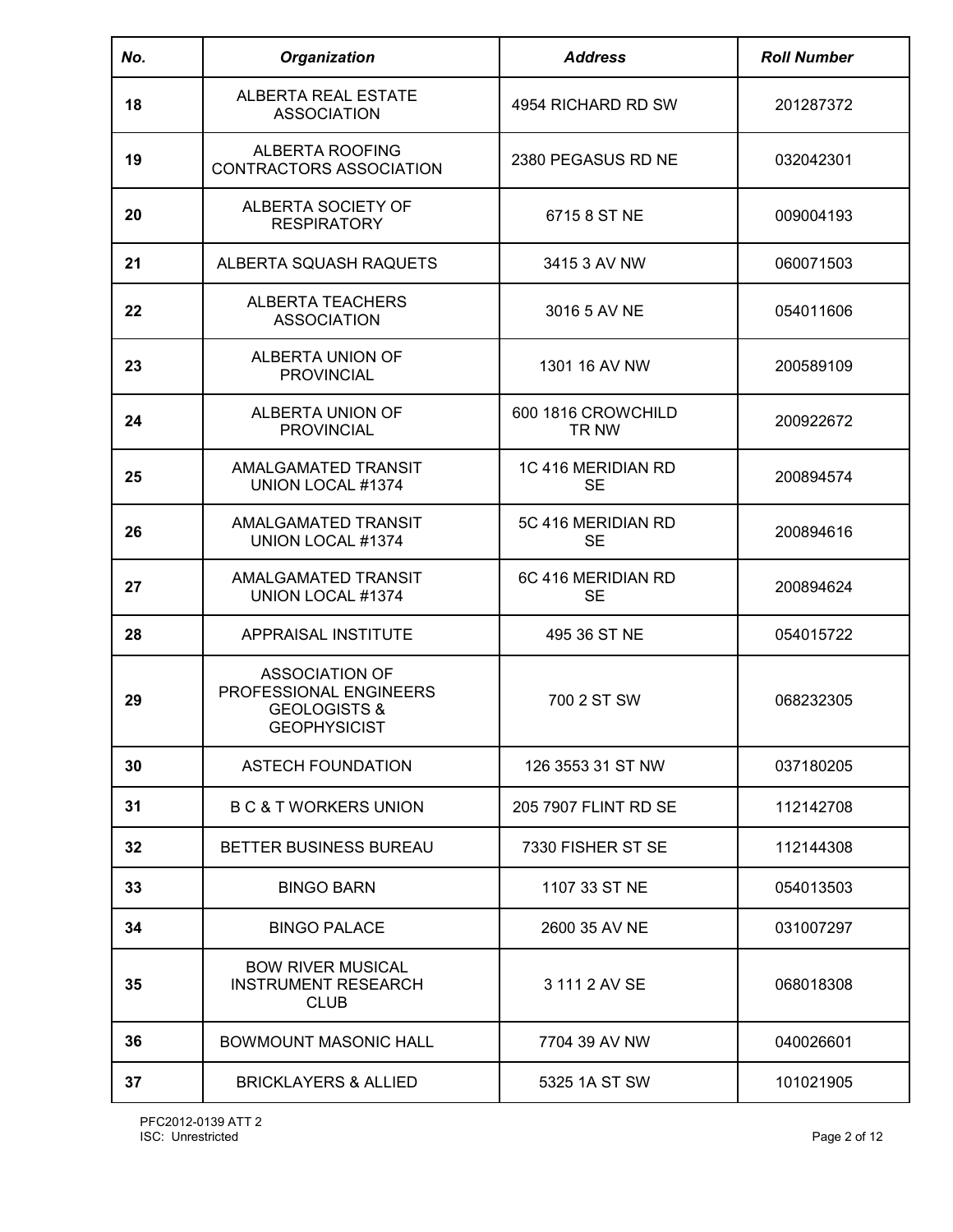| No. | <b>Organization</b>                                                     | <b>Address</b>                  | <b>Roll Number</b> |
|-----|-------------------------------------------------------------------------|---------------------------------|--------------------|
|     | <b>CRAFTSMAN LOCAL 2</b>                                                |                                 |                    |
| 38  | <b>BUILDING OWNERS &amp;</b><br>MANAGERS ASSOC (BOMA)                   | 4954 RICHARD RD SW              | 201287372          |
| 39  | <b>BURC INTERCULTURAL</b><br><b>CENTRE</b>                              | 2937 19 ST NE                   | 048041404          |
| 40  | <b>CALGARY &amp; DISTRICT</b><br>AMATEUR SOFTBALL<br><b>ASSOCIATION</b> | 204 809 MANNING RD<br><b>NE</b> | 201632197          |
| 41  | CALGARY AIR CONDITIONING<br><b>&amp; SHEET METAL</b>                    | 2725 12 ST NE                   | 047041603          |
| 42  | <b>CALGARY CHINATOWN</b><br><b>DEVELOPMENT</b>                          | 128 DAQING AV SW                | 068013853          |
| 43  | <b>CALGARY CHINESE HERBAL</b><br>MEDICINE ASSOCIATION                   | 200 114 3 AV SE                 | 068020205          |
| 44  | <b>CALGARY CONSTRUCTION</b>                                             | 2725 12 ST NE                   | 047041603          |
| 45  | <b>CALGARY CO-OPERATIVE</b><br><b>ASSOCIATION</b>                       | 1135 10 AV SW                   | 200456077          |
| 46  | <b>CALGARY DISTRICT NEW</b><br><b>DEMOCRATE HOUSE</b>                   | 321 3132 26 ST NE               | 049500606          |
| 47  | <b>CALGARY DISTRICT PIPE</b><br><b>TRADESBENEFIT PLANS</b>              | 2635 37 AV NE                   | 031006588          |
| 48  | CALGARY DOWNTOWN BRZ                                                    | 304 8 AV SW                     | 068079508          |
| 49  | CALGARY ELKS LODGE AND<br><b>GOLF CLUB</b>                              | 2502 6 ST NE                    | 047040001          |
| 50  | <b>CALGARY FIREFIGHTERS</b><br><b>ASSOCIATION</b>                       | 538 7 AV SE                     | 068067800          |
| 51  | <b>CALGARY FIREFIGHTERS</b><br><b>ASSOCIATION</b>                       | 526 7 AV SE                     | 068068204          |
| 52  | <b>CALGARY GOLF &amp; COUNTRY</b><br><b>CLUB</b>                        | 5515 14 ST SW                   | 103085205          |
| 53  | <b>CALGARY HOME BUILDERS</b><br><b>ASSOCIATION</b>                      | 100 7326 10 ST NE               | 009022104          |
| 54  | <b>CALGARY JIANG ZHE</b><br><b>SHANGHAI</b>                             | 208 114 3 AV SE                 | 068020205          |
| 55  | CALGARY MASONIC TEMPLE<br><b>LIMITED</b>                                | 330 12 AV SW                    | 068134204          |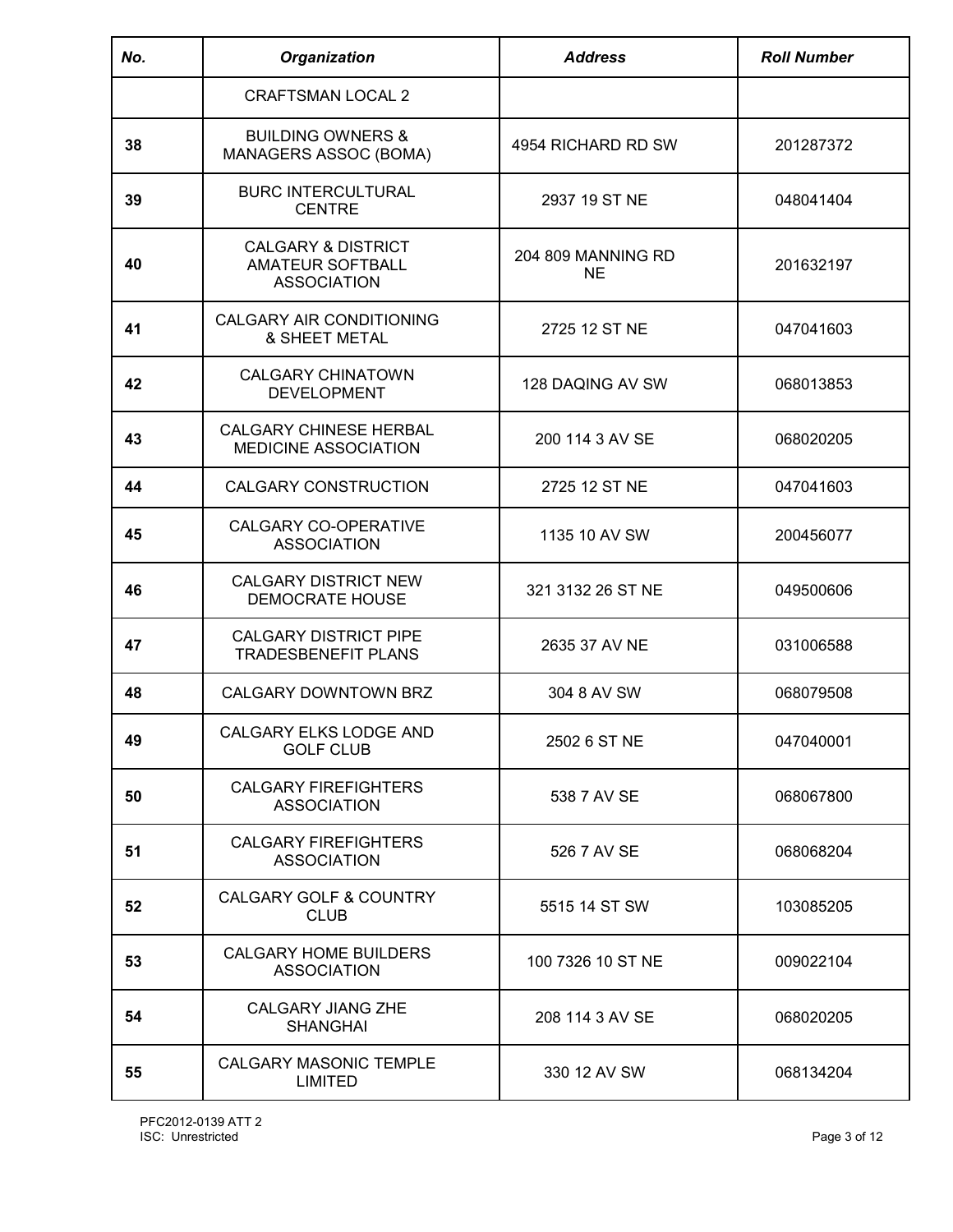| No. | Organization                                             | <b>Address</b>                  | <b>Roll Number</b> |
|-----|----------------------------------------------------------|---------------------------------|--------------------|
| 56  | <b>CALGARY MINOR</b><br><b>BASKETBALL</b>                | 107 809 MANNING RD<br><b>NE</b> | 201632197          |
| 57  | <b>CALGARY MUSICIANS</b><br><b>ASSOCIATION</b>           | 606 MEREDITH RD NE              | 201633286          |
| 58  | CALGARY PETROLEUM CLUB                                   | 319 5 AV SW                     | 068053602          |
| 59  | <b>CALGARY PIPING INDUSTRY</b>                           | 5649 BURBANK RD SE              | 100005602          |
| 60  | <b>CALGARY POLICE</b><br><b>ASSOCIATION</b>              | 421 5 AV SE                     | 068061209          |
| 61  | <b>CALGARY POLICE</b><br><b>ASSOCIATION</b>              | 423 5 AV SE                     | 068061308          |
| 62  | <b>CALGARY POLICE</b><br><b>ASSOCIATION</b>              | 513 RIVERFRONT AV<br><b>SE</b>  | 068061704          |
| 63  | <b>CALGARY POLICE</b><br><b>ASSOCIATION</b>              | 428 6 AV SE                     | 068062009          |
| 64  | <b>CALGARY POLICE</b><br><b>ASSOCIATION</b>              | 428 6 AV SE                     | 068062009          |
| 65  | CALGARY PUBLIC TEACHERS<br><b>ASSOCIATION</b>            | 212 3016 5 AV NE                | 054011606          |
| 66  | <b>CALGARY RESIDENTIAL</b><br><b>RENTAL</b>              | 4653 MACLEOD TR SW              | 090510108          |
| 67  | <b>CALGARY SEPARATE</b><br><b>TEACHERS</b>               | 214 3016 5 AV NE                | 054011606          |
| ხ୪  | <b>CALGARY UNITED SOCCER</b>                             | 183 2880 GLENMORE<br>TR SE      | 115069106          |
| 69  | <b>CALGARY WINTER CLUB</b>                               | 4611 14 ST NW                   | 201568037          |
| 70  | <b>CANADA BEEF EXPORT</b><br><b>FEDERATION</b>           | 6715 8 ST NE                    | 009004193          |
| 71  | <b>CANADA MASONRY DESIGN</b>                             | 210 2725 12 ST NE               | 047041603          |
| 72  | <b>CANADA WEST EQUIPMENT</b>                             | 2435 PEGASUS RD NE              | 032041600          |
| 73  | <b>CANADIAN ANGUS</b>                                    | 6715 8 ST NE                    | 009004193          |
| 74  | CANADIAN ASSOCIATION OF<br><b>GEOPHYSICALCONTRACTORS</b> | 1015 4 ST SW                    | 067094706          |
| 75  | CANADIAN ASSOCIATION OF<br><b>OILWELLDRILLING</b>        | 540 5 AV SW                     | 067230409          |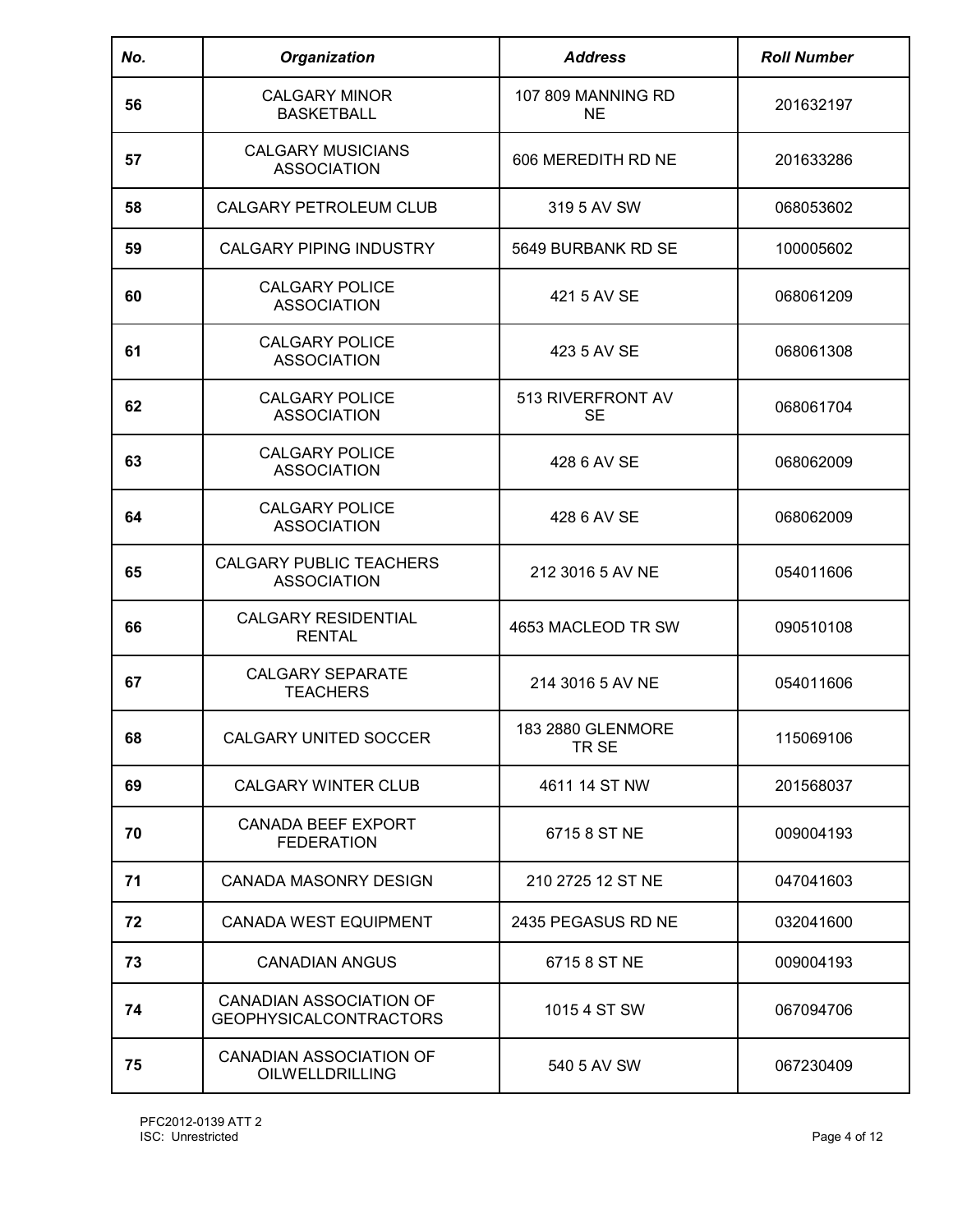| No. | <b>Organization</b>                                                       | <b>Address</b>     | <b>Roll Number</b> |
|-----|---------------------------------------------------------------------------|--------------------|--------------------|
| 76  | <b>CANADIAN ASSOCIATION OF</b><br>PETROLEUM LAND<br><b>ADMINISTRATORS</b> | 628 138 4 AV SE    | 068036706          |
| 77  | <b>CANADIAN ASSOCIATION OF</b><br>PETROLEUM LANDMEN                       | 500 5 AV SW        | 067024802          |
| 78  | <b>CANADIAN ASSOCIATION OF</b><br>PETROLEUM PRODUCERS                     | 350 7 AV SW        | 068077395          |
| 79  | <b>CANADIAN BAR ASSOCIATION</b>                                           | 1725 311 6 AV SW   | 068077601          |
| 80  | <b>CANADIAN CATTLEMEN'S</b><br><b>ASSOCIATION</b>                         | 6715 8 ST NE       | 009004193          |
| 81  | <b>CANADIAN CHAROLAIS</b><br><b>ASSOCIATION</b>                           | 2320 41 AV NE      | 032027104          |
| 82  | <b>CANADIAN CHIROPRACTIC</b><br><b>EXAMINING BOARD</b>                    | 230 1209 59 AV SE  | 100010313          |
| 83  | <b>CANADIAN CONGRESS OF</b><br>NEUROLOGICAL SCIENCES                      | 7015 MACLEOD TR SW | 111102505          |
| 84  | <b>CANADIAN ENERGY PIPELINE</b>                                           | 1860 205 5 AV SW   | 068054303          |
| 85  | <b>CANADIAN ENERGY PIPELINE</b><br>(STORAGE ONLY)                         | 250 6 AV SW        | 068054295          |
| 86  | <b>CANADIAN FEDERATION OF</b><br><b>INDEPENDENT BUSINESSES</b>            | 410 237 8 AV SE    | 068101591          |
| 87  | <b>CANADIAN GELBVIEH</b><br><b>ASSOCIATION</b>                            | 109 2116 27 AV NE  | 048040893          |
| 88  | <b>CANADIAN HEREFORD</b><br><b>ASSOCIATION</b>                            | 5160 SKYLINE WY NE | 024009003          |
| 89  | <b>CANADIAN LIMOUSIN</b><br><b>ASSOCIATION</b>                            | 13410119 ST NE     | 032506800          |
| 90  | CANADIAN LLAMA & ALPACAS                                                  | 2320 41 AV NE      | 032027104          |
| 91  | <b>CANADIAN MAINE-ANJOU</b>                                               | 5160 SKYLINE WY NE | 024009003          |
| 92  | <b>CANADIAN PETROLEUM</b><br><b>INSTITUTE</b>                             | 1010 202 6 AV SW   | 068054402          |
| 93  | <b>CANADIAN SIMMENTAL</b><br><b>ASSOCIATION</b>                           | 13 4101 19 ST NE   | 032506800          |
| 94  | <b>CANADIAN SOCIETY FOR</b><br>UNCONVENTIONAL GAS                         | 237 8 AV SE        | 068101591          |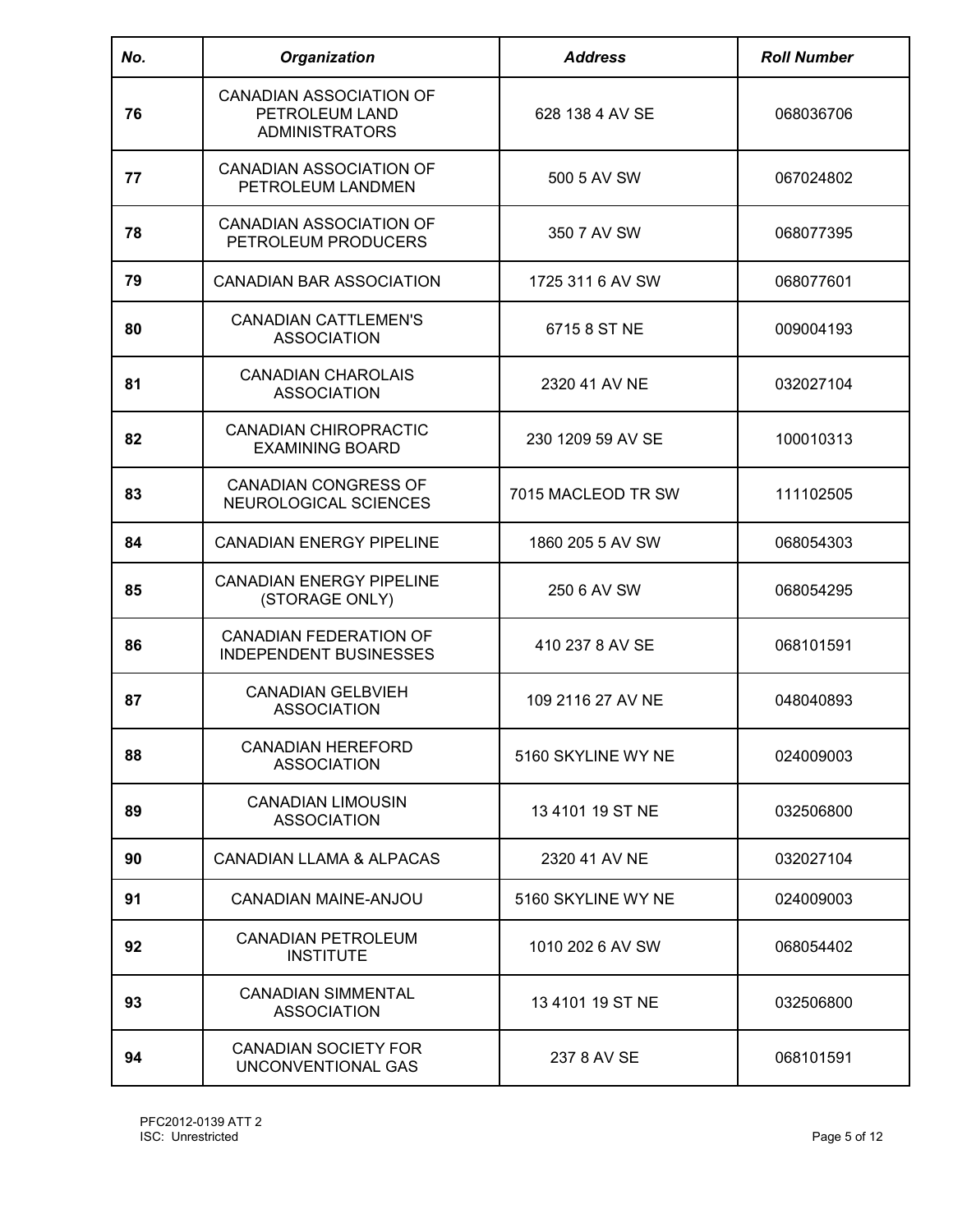| No. | <b>Organization</b>                                                             | <b>Address</b>                         | <b>Roll Number</b> |
|-----|---------------------------------------------------------------------------------|----------------------------------------|--------------------|
| 95  | <b>CANADIAN SOCIETY OF</b><br>PETROLEUM GEOLOGISTS                              | 640 8 AV SW                            | 067074609          |
| 96  | CANADIAN UNION OF POSTAL<br><b>WORKERS</b>                                      | 5621 11 ST NE                          | 024500803          |
| 97  | CANADIAN UNION OF PUBLIC<br><b>EMPLOYEES</b>                                    | 3015 5 AV NE                           | 054009493          |
| 98  | <b>CANADIAN UNION OF PUBLIC</b><br>EMPLOYEESLOCAL 37                            | 5112 3 ST SE                           | 101002608          |
| 99  | <b>CANADIAN UNION OF PUBLIC</b><br>EMPLOYEESLOCAL 709                           | 5112 3 ST SE                           | 101002608          |
| 100 | <b>CANYON MEADOWS GOLF &amp;</b><br><b>COUNTRY CLUB</b>                         | 12501 14 ST SW                         | 200693497          |
| 101 | CAW-TCA CANADA                                                                  | 20A 6120 2 ST SE                       | 101035301          |
| 102 | <b>CEMENT MASONS UNION</b><br>LOCAL 222                                         | <b>B 5649 BURBANK RD</b><br><b>SE</b>  | 100005602          |
| 103 | <b>CENTRE FOR INNOVATION</b><br>STUDIES (THE)                                   | 3553 31 ST NW                          | 037180205          |
| 104 | <b>CERTIFIED GENERAL</b><br>ACCOUNTANTS ASSOCIATION                             | <b>100 325 MANNING RD</b><br><b>NE</b> | 201394145          |
| 105 | <b>CHRISTIAN LABOUR</b><br>ASSOCIATION OF CANADA                                | 236 2333 18 AV NE                      | 048530828          |
| 106 | <b>CHRISTIAN LABOUR</b><br>ASSOCIATION OF CANADA                                | 232 2333 18 AV NE                      | 048530844          |
| 107 | COAL ASSOCIATION OF<br><b>CANADA</b>                                            | 205 9 AV SE                            | 068229905          |
| 108 | <b>COMMERCE CAFE</b>                                                            | 100 6 AV SW                            | 068055300          |
| 109 | <b>COMMERCIAL ENERGY &amp;</b><br>PAPERWORK UNION LOCAL<br>773                  | 145 2880 GLENMORE<br>TR <sub>SE</sub>  | 115069106          |
| 110 | <b>CONSTRUCTION LABOUR</b><br><b>RELATIONS AN ALBERTA</b><br><b>ASSOCIATION</b> | 2725 12 ST NE                          | 047041603          |
| 111 | COUNTRY CLUB OF THE<br><b>HAMPTONS</b>                                          | 69 HAMPTONS DR NW                      | 200746261          |
| 112 | COUNTRY HILLS GOLF CLUB                                                         | 1334 COUNTRY HILLS<br>BV NW            | 445030505          |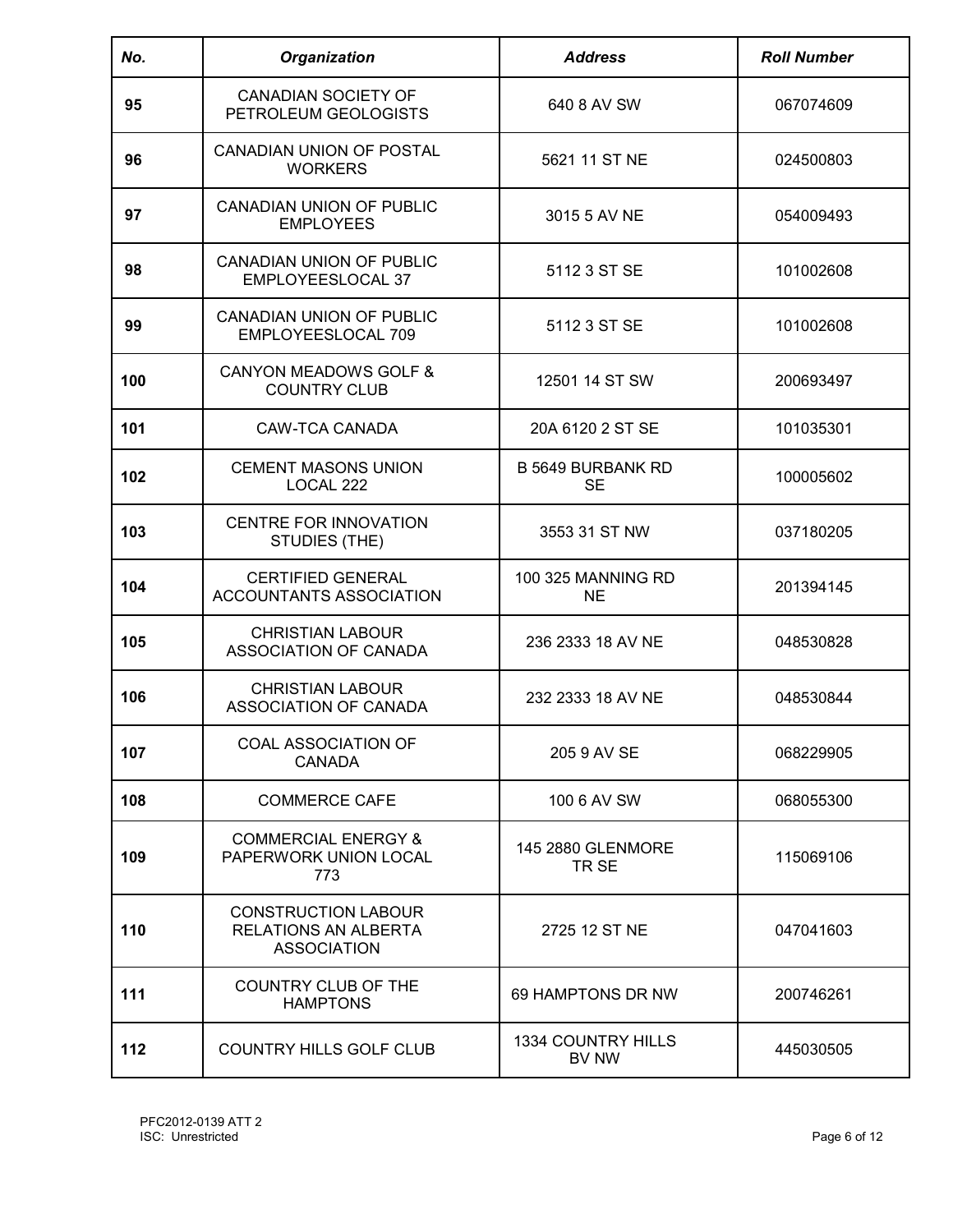| No. | <b>Organization</b>                                                   | <b>Address</b>                  | <b>Roll Number</b> |
|-----|-----------------------------------------------------------------------|---------------------------------|--------------------|
| 113 | <b>CUFF N BILLY CLUB</b><br><b>CHARITYORGANIZATION</b>                | 428 6 AV SE                     | 068062009          |
| 114 | CUPE LOCAL 3421 LABOUR<br>ORGANIZATION AND<br><b>BUILDING SOCIETY</b> | 7239C FLINT RD SE               | 112506902          |
| 115 | <b>CUPE LOCAL 38 UNION</b>                                            | 1439 9 AV SE                    | 069049005          |
| 116 | CUPE LOCAL 40                                                         | 105 811 MANNING RD<br><b>NE</b> | 055502306          |
| 117 | DIRECTOR'S GUILD OF<br>CANADA (THE)                                   | 2526 BATTLEFORD AV<br><b>SW</b> | 087034914          |
| 118 | EARL GREY GOLF CLUB                                                   | 6540 20 ST SW                   | 103085106          |
| 119 | <b>ECO CANADA</b>                                                     | 308 11 AV SE                    | 068117506          |
| 120 | <b>ENERGY RESOURCES</b><br><b>CONSERVATION BOARD</b>                  | 333 31 SUNPARK PZ<br><b>SE</b>  | 200283539          |
| 121 | <b>ENFORM CANADA</b>                                                  | 5055 11 ST NE                   | 024024507          |
| 122 | FLT BUILDING SOCIETY                                                  | 1507 14 AV SW                   | 066084807          |
| 123 | <b>FITNESS PLUS</b>                                                   | 2 1709 8 AV NE                  | 055511240          |
| 124 | <b>FITNESS PLUS</b>                                                   | 10401 BRAESIDE DR<br>SW         | 128072600          |
| 125 | <b>FIVE STAR BINGO</b>                                                | 4980 25 ST SE                   | 093167906          |
| 126 | FOREST LAWN MOOSE #1691                                               | 4885 HUBALTA RD SE              | 075192906          |
| 127 | <b>FREEHOLD PETROLEUM &amp;</b><br>NATURAL GAS OWNERS                 | 1403 12 ST SW                   | 067157206          |
| 128 | <b>GENERAL TEAMSTERS UNION</b>                                        | 1200 58 AV SE                   | 100013804          |
| 129 | <b>GENOME ALBERTA</b>                                                 | 115 3553 31 ST NW               | 037180205          |
| 130 | <b>GIMBEL EYE FOUNDATION</b><br>(THE)                                 | 450 4935 40 AV NW               | 200355790          |
| 131 | <b>GLENCOE CLUB</b>                                                   | 636 29 AV SW                    | 080207301          |
| 132 | <b>GS1 CANADA</b>                                                     | 720 28 ST NE                    | 054012604          |
| 133 | <b>HIGHLAND GOLF &amp; COUNTRY</b><br><b>CLUB</b>                     | 4304 3 ST NW                    | 034169003          |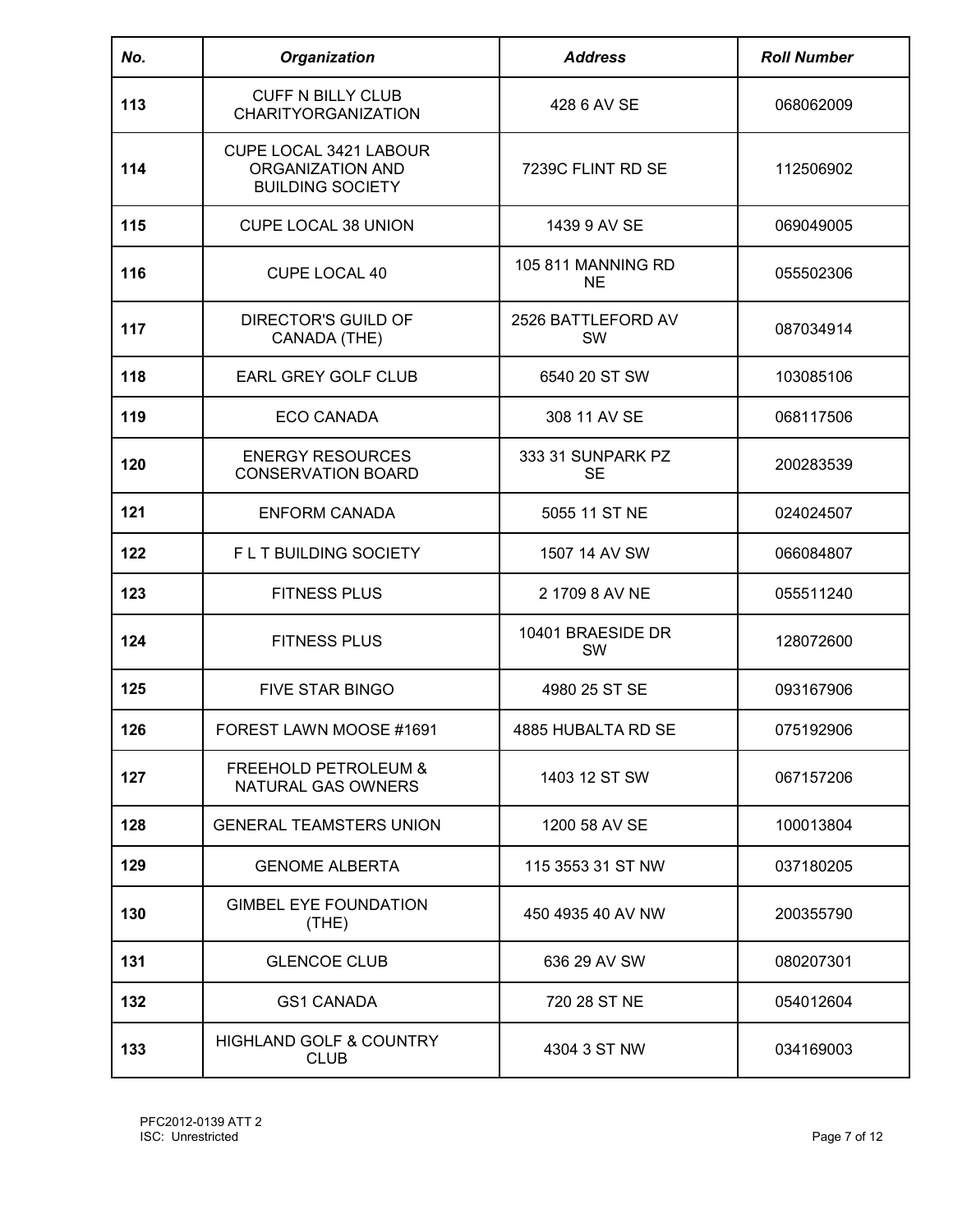| No. | Organization                                                                          | <b>Address</b>                 | <b>Roll Number</b> |
|-----|---------------------------------------------------------------------------------------|--------------------------------|--------------------|
| 134 | <b>HUMAN RESOURCES</b><br>ASSOCIATION OF CALGARY                                      | 805 5 AV SW                    | 067044693          |
| 135 | <b>HUMAN RESOURCES</b><br><b>INSTITUTE OF ALBERTA</b>                                 | 1111 11 AV SW                  | 067107409          |
| 136 | IATSE (LOCAL #212)                                                                    | 208 57 AV SW                   | 101027803          |
| 137 | I.N.A.S. (CANADA)                                                                     | 201A 4 ST NE                   | 057100208          |
| 138 | <b>INCA SENIOR CITIZENS</b><br><b>SOCIETY</b>                                         | 4821 WESTWINDS DR<br><b>NE</b> | 027501923          |
| 139 | <b>INGLEWOOD B R Z MAIN</b><br><b>STREET PROJECT OFFICE</b>                           | 1230 9 AV SE                   | 069031201          |
| 140 | <b>INSURANCE INSTITUTE OF</b><br>SOUTHERN ALBERTA                                     | 833 4 AV SW                    | 067027995          |
| 141 | <b>INTERNATIONAL</b><br>ASSOCIATION OF HEAT<br><b>&amp;FROST WORKERS LOCAL</b><br>126 | 3804 MACLEOD TR SE             | 090091109          |
| 142 | <b>INTERNATIONAL</b><br><b>BROTHERHOOD OF</b><br><b>BOILERMAKERS</b>                  | 11055 48 ST SE                 | 200921328          |
| 143 | <b>INTERNATIONAL</b><br><b>BROTHERHOOD OF</b><br><b>ELECTRICAL WORKERS</b>            | 3615 29 ST NE                  | 031011802          |
| 144 | <b>INTERNATIONAL UNION OF</b><br>PAINTERS & ALLIED TRADE<br>LOCAL 177                 | 4656 WESTWINDS DR<br>NE        | 027500743          |
| 145 | INTERNATIONAL UNION<br>OFOPERATING ENGINEERS                                          | 1212 31 AV NE                  | 048045900          |
| 146 | <b>INVESTMENT DEALERS</b><br><b>ASSOCIATION</b>                                       | 2300 355 4 AV SW               | 068227305          |
| 147 | <b>IRON WORKERS LOCAL 725</b>                                                         | 6111 36 ST SE                  | 098014806          |
| 148 | <b>IRONWORKERS SHOPMAN'S</b><br>LOCAL 805                                             | 4310 17 AV SE                  | 072047954          |
| 149 | <b>KENSINGTON B R Z</b><br><b>ASSOCIATION</b>                                         | 301 10 ST NW                   | 058185992          |
| 150 | KING GEORGE MASONIC<br><b>TEMPLE</b>                                                  | 2323 OSBORNE CR SW             | 081238701          |
| 151 | <b>KOREAN CANADIAN</b>                                                                | 5718 1A ST SW                  | 200466761          |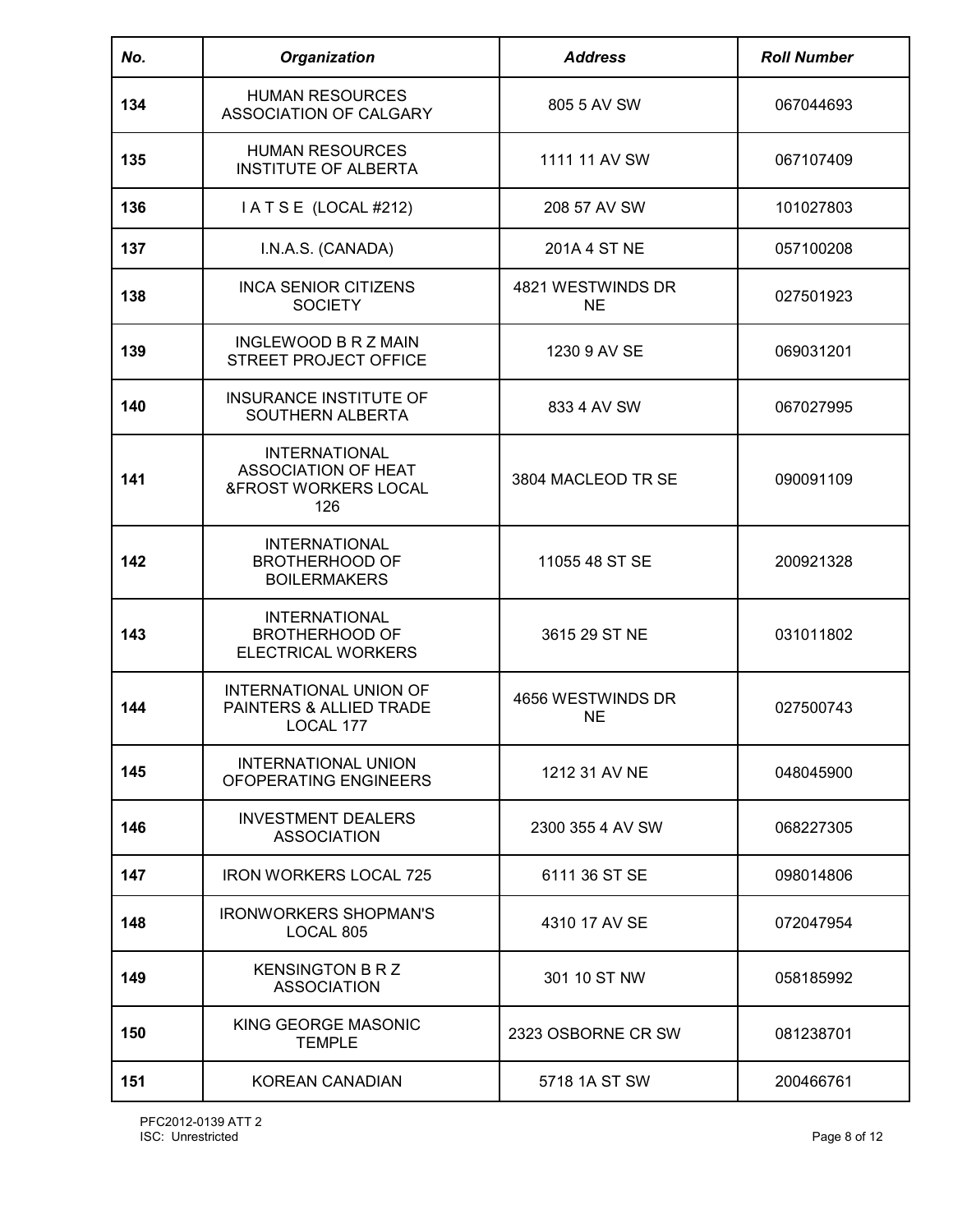| No. | Organization                                                                      | <b>Address</b>    | <b>Roll Number</b> |
|-----|-----------------------------------------------------------------------------------|-------------------|--------------------|
|     | <b>BUSINESSMEN</b>                                                                |                   |                    |
| 152 | LAW SOCIETY OF ALBERTA                                                            | 919 11 AV SW      | 067102517          |
| 153 | LEGAL AID OF ALBERTA -<br>YOUTH DIVISION                                          | 665 8 ST SW       | 067059303          |
| 154 | <b>LEGAL AID SOCIETY OF</b><br><b>ALBERTA</b>                                     | 639 5 AV SW       | 067049205          |
| 155 | LEGAL AID SOCIETY OF<br>ALBERTA-YOUTHOFFICE                                       | 444 5 AV SW       | 068052802          |
| 156 | LIVESTOCK IDENTIFICATION<br><b>SERVICES</b>                                       | 264 MIDPARK WY SE | 201015526          |
| 157 | <b>LYCEUM SOCIETY OF</b><br><b>CALGARY</b>                                        | 2419 54 AV SW     | 103087003          |
| 158 | <b>MACCABBEES</b><br><b>INTERNATIONAL</b><br>FRATERNALSOCIETY (THE)               | 2236 29 ST SW     | 082149097          |
| 159 | <b>MARTINIQUE BRIDGE</b>                                                          | 2419 54 AV SW     | 103087003          |
| 160 | <b>MECHANICAL</b><br><b>CONTRACTORSASSOCIATION</b><br>OF ALBERTA                  | 2725 12 ST NE     | 047041603          |
| 161 | <b>MEMORANDUM OF</b><br><b>ASSOCIATION OF SHUI MING</b><br><b>TONG FOUNDATION</b> | 116 108 3 AV SW   | 201041142          |
| 162 | <b>METIS NATION ALBERTA</b>                                                       | 4001A 19 ST NE    | 032027302          |
| 163 | <b>METIS URBAN HOUSING</b><br><b>CORPORATION</b>                                  | 5301 21A AV SE    | 074003708          |
| 164 | MULTICULTURAL SENIORS<br>SOCIETYOF ALBERTA                                        | 1803 35 ST SE     | 076051507          |
| 165 | <b>MUTUAL FUND DEALERS</b><br><b>ASSOCIATION</b>                                  | 800 6 AV SW       | 067045203          |
| 166 | NATIONAL SPORTS<br><b>DEVELOPMENT</b>                                             | 7475 FLINT RD SE  | 112105358          |
| 167 | PEMBINA INSTITUTE                                                                 | 219 19 ST NW      | 059076802          |
| 168 | PETROLEUM SERVICES<br><b>ASSOCIATION</b>                                          | 800 6 AV SW       | 067045203          |
| 169 | PETROLEUM TECHNOLOGY<br><b>ALLIANCE CANADA</b>                                    | 500 5 AV SW       | 067024802          |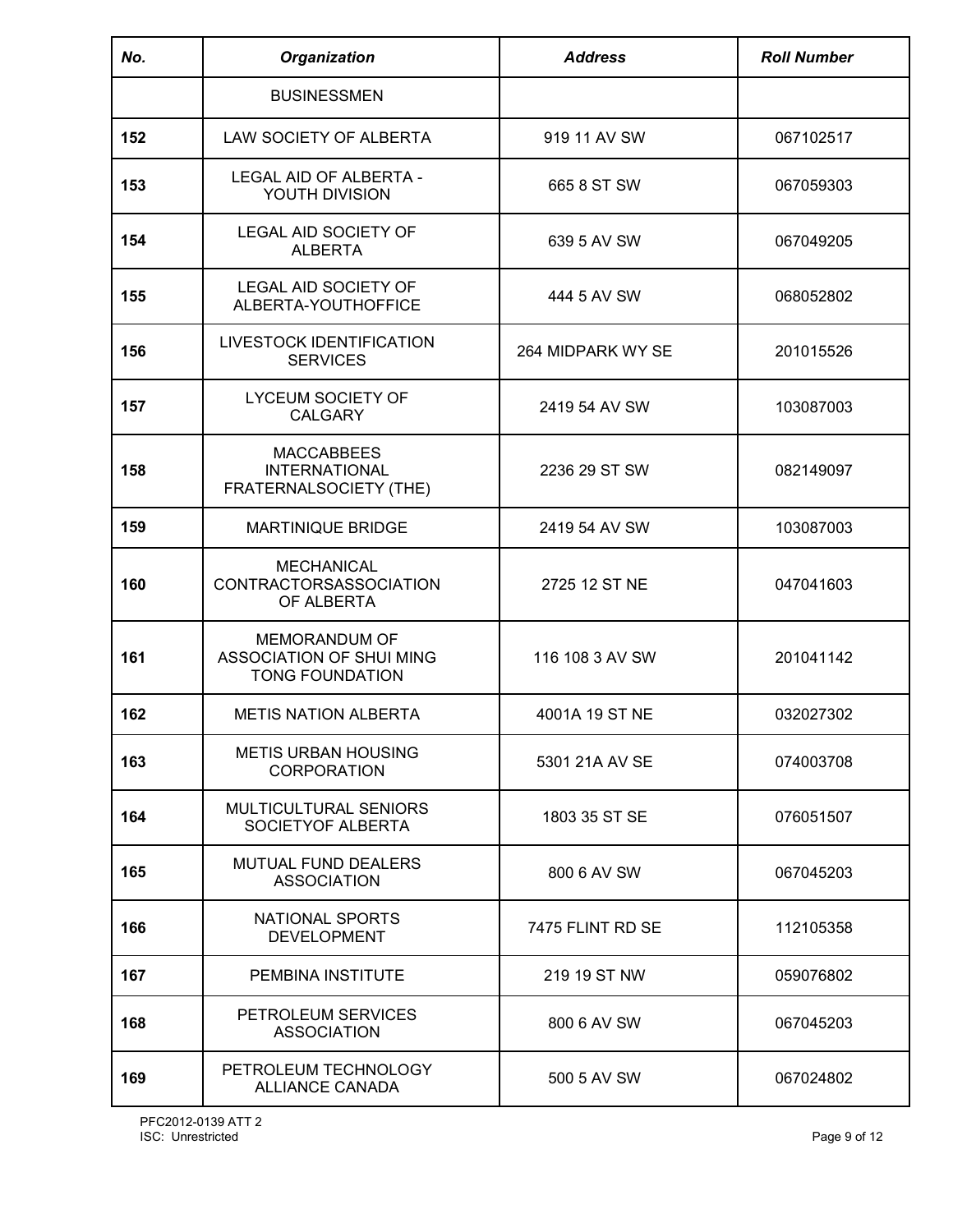| No. | <b>Organization</b>                                       | <b>Address</b>                   | <b>Roll Number</b> |
|-----|-----------------------------------------------------------|----------------------------------|--------------------|
| 170 | PROPANE GAS ASSOCIATION<br>OF CANADA                      | 717 7 AV SW                      | 067072009          |
| 171 | PUBLIC SERVICE ALLIANCE<br>OF CANADA                      | 301 14 ST NW                     | 059155606          |
| 172 | RANCHMEN'S CLUB (THE)                                     | 710 13 AV SW                     | 067236703          |
| 173 | RCGA - FOUR SEASONS GOLF<br><b>CENTRE</b>                 | 7100 15 ST SE                    | 114247000          |
| 174 | REAL ESTATE COUNCIL                                       | 350 4954 RICHARD RD<br><b>SW</b> | 201287372          |
| 175 | RINGETTE CALGARY<br><b>ASSOCIATION</b>                    | 2815 12 ST NE                    | 047041405          |
| 176 | <b>ROCKY RIDGE RANCH</b><br>HOMEOWNER'S ASSOCIATION       | 10709 ROCKY RIDGE<br>BV NW       | 438006801          |
| 177 | ROYAL CANADIAN GOLF<br><b>ASSOCIATION</b>                 | 7110 15 ST SE                    | 113000640          |
| 178 | SANREMO SOCIAL CLUB                                       | 428 35 AV NE                     | 034114603          |
| 179 | <b>SHAW ROCKET</b>                                        | 210 2421 37 AV NE                | 200798478          |
| 180 | SHEET METAL WORKERS<br>LOCAL #8                           | 820 26 ST NE                     | 201190881          |
| 181 | SILVER SPRINGS GOLF &<br><b>COUNGRY CLUB</b>              | 1625 VARSITY DR NW               | 018018002          |
| 182 | SMALL EXPLORERS AND<br>PRODUCERS ASSOCIATION              | 717 7 AV SW                      | 067072009          |
| 183 | SOUTHERN ALBERTA<br><b>COOPERATIVE HOUSING</b>            | 2526 BATTLEFORD AV<br>SW         | 087034914          |
| 184 | <b>SUNDANCE LAKE RESIDENTS</b><br><b>ASSOCIATION</b>      | 63 SUNCREST WY SE                | 756066486          |
| 185 | <b>TEAMSTERS CANADA RAIL</b><br><b>CONFERENCE</b>         | 101 10820 24 ST SE               | 200705069          |
| 186 | <b>TEAMSTERS UNION 36V 987</b>                            | 5663 BURLEIGH CR SE              | 100004803          |
| 187 | <b>TECTERRA</b>                                           | 306 5940 MACLEOD<br>TR SW        | 101008001          |
| 188 | <b>TELECOMMUNICATIONS</b><br><b>RESEARCH LABORATORIES</b> | 7777 10 ST NE                    | 201506052          |
| 189 | <b>TRANSIT LOCAL #583</b>                                 | 5325 1A ST SW                    | 101021905          |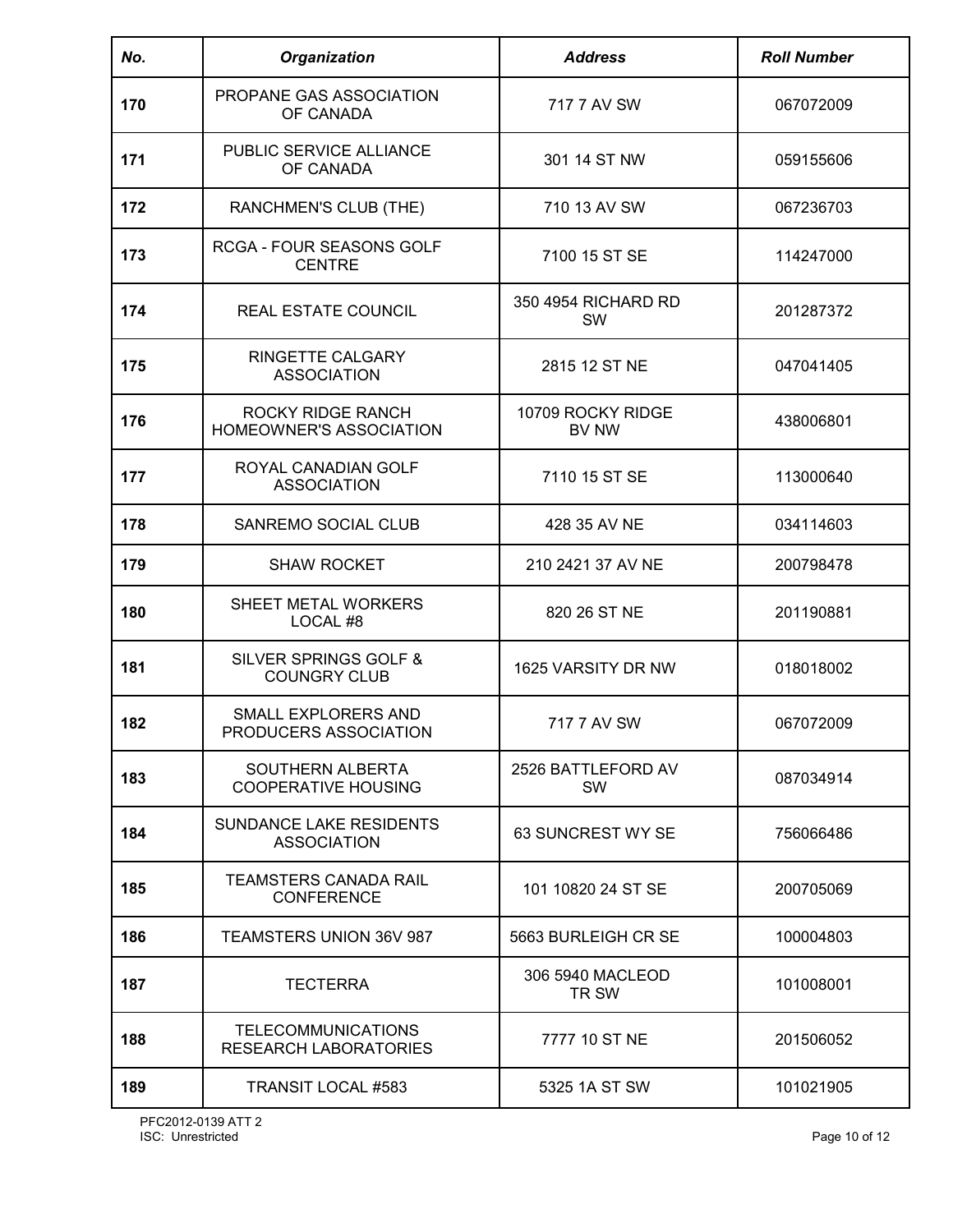| No. | Organization                                                       | <b>Address</b>                      | <b>Roll Number</b> |
|-----|--------------------------------------------------------------------|-------------------------------------|--------------------|
| 190 | <b>TRANSPORTATION DISTRICT</b><br>LODGE 140                        | 3515 27 ST NE                       | 031003809          |
| 191 | <b>TUSCANY RESIDENTS</b><br><b>ASSOCIATION</b>                     | 212 TUSCANY WY NW                   | 487029209          |
| 192 | UNION OF CALGARY<br><b>COOPERATIVE EMPLOYEES</b>                   | 420 35 AV NE                        | 034114801          |
| 193 | UNITED COMMERCIAL<br>TRAVELERS (THE)CANADIAN<br><b>HEAD OFFICE</b> | 901 CENTRE ST NW                    | 057207003          |
| 194 | UNITED FOOD & COMMERCIAL<br><b>WORKERSLOC 401</b>                  | 2635 37 AV NE                       | 031006588          |
| 195 | UNITED FOOD & COMMERCIAL<br>WORKERSLOCAL 373A<br>(UFCW)            | 3700 78 AV SE                       | 116009192          |
| 196 | UNITED NURSES OF ALBERTA                                           | 300 1422<br><b>KENSINGTON RD NW</b> | 058167305          |
| 197 | UNITED STEEL WORKERSOF<br><b>AMERICA</b>                           | 2880 GLENMORE TR<br><b>SE</b>       | 115069106          |
| 198 | UNITED UTILITY WORKERS'<br><b>ASSOCIATION</b>                      | 1207 20 AV NW                       | 045127206          |
| 199 | UPLANDS IN HAWKWOOD<br>HOMEOWNER'S ASSOCIATION<br>(THE)            | 20 HAWKSIDE RD NW                   | 176162709          |
| 200 | UPTOWN 17 BUSINESS<br><b>REVITALIZATION ZONE</b>                   | 908 17 AV SW                        | 067209403          |
| 201 | <b>URBAN DEVELOPMENT</b><br><b>INSTITUTE</b>                       | 999 8 ST SW                         | 067232504          |
| 202 | VICTORIA CROSSING BRZ                                              | 1202 CENTRE ST SE                   | 068139005          |
| 203 | <b>WEST RIVERSIDE</b><br>RECREATIONAL SOCIETY                      | 110 POINT MCKAY CR<br>NW            | 061063301          |
| 204 | <b>WESTERN WOOD TRUSS</b><br><b>ASSOCIATION</b>                    | 3916 64 AV SE                       | 097006902          |
| 205 | <b>WORLD PROFESSIONAL</b><br>CHUCKWAGON ASSOCIATION                | 2828 18 ST NE                       | 048502900          |
| 206 | ALBERTA CENTRE FOR<br>ADVANCED MNT PRODUCTS                        | 3, 1480 28 ST NE                    | 054010608          |
| 207 | ALBERTA MUNICIPAL HEALTH<br>AND SAFETY ASSOCIATION                 | 17, 5720 SILVER<br>SPRINGS BLVD NW  | 018023002          |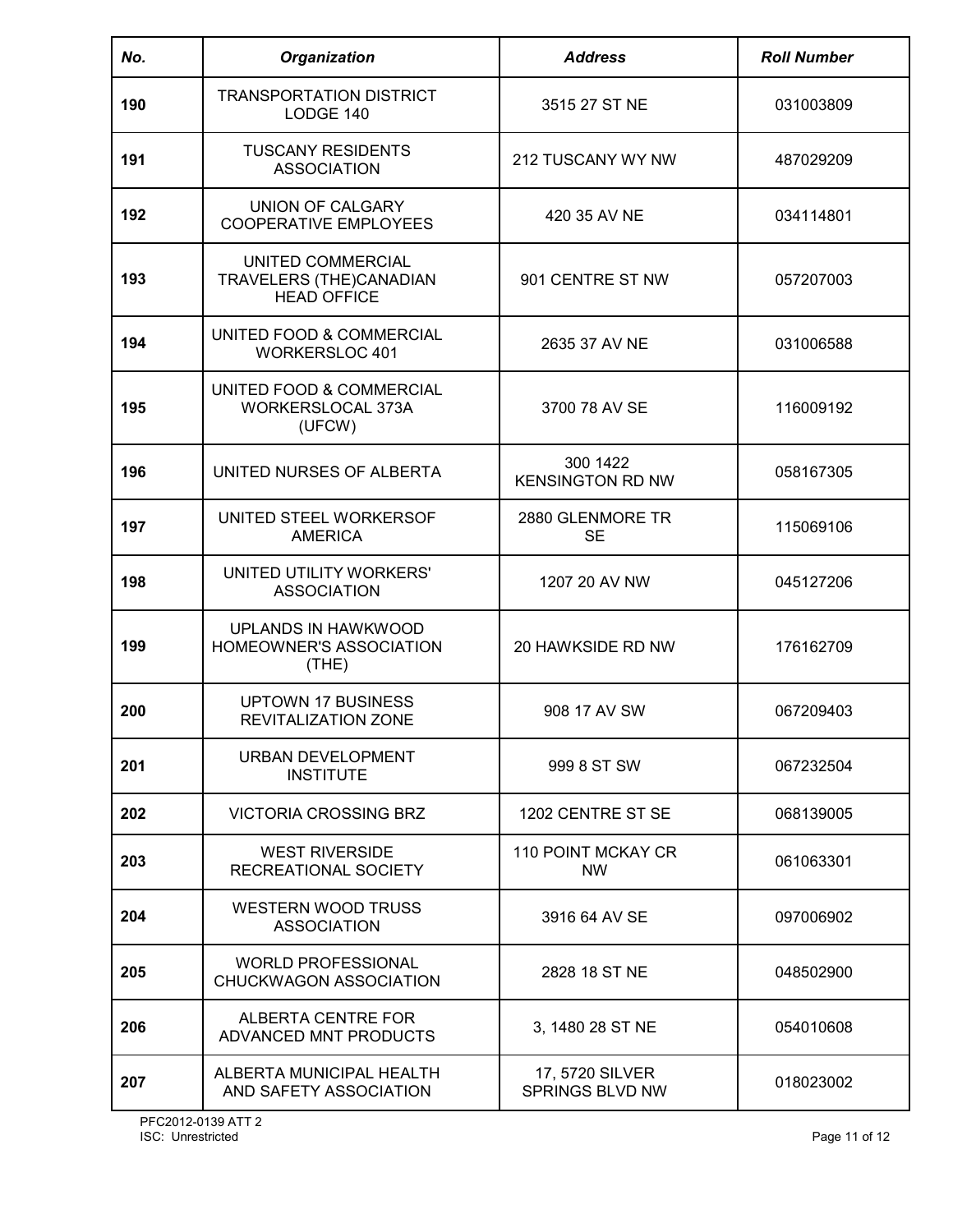| No. | <b>Organization</b>                                                                      | <b>Address</b>                 | <b>Roll Number</b> |
|-----|------------------------------------------------------------------------------------------|--------------------------------|--------------------|
| 208 | <b>CALGARY WOMEN'S SOCCER</b><br><b>ASSOCIATION</b>                                      | 206, 4441 76 AV SE             | 116008608          |
| 209 | <b>ARCHITECTURAL</b><br><b>WOODWORK</b><br><b>MANUFACTURERS</b><br>ASSOCIATION OF CANADA | 2A 4803 CENTRE ST<br><b>NW</b> | 034124404          |
| 210 | <b>CANADIAN CATTLE</b><br><b>IDENTIFICATION AGENCY</b>                                   | 300 5735 7 ST NE               | 024023905          |
| 211 | <b>HON HSING SOCIETY</b>                                                                 | 308 CENTRE ST SE               | 068035906          |
| 212 | <b>LEE ASSOCIATION</b>                                                                   | 132 2 AV SW                    | 068013853          |
| 213 | SHI KU-KAI KARATE<br><b>ASSOCIATION</b>                                                  | 201 6036 3 ST SW               | 101010007          |
| 214 | SUE YUEN ASSOCIATION                                                                     | 206C CENTRE ST SE              | 068017706          |
| 215 | <b>WONGS, AFFINITY</b>                                                                   | A 308 CENTRE ST SE             | 068035906          |
| 216 | YEE FUNG TOY SOCIETY                                                                     | 202B CENTRE ST SE              | 068017300          |
| 217 | SHON YEE BENEVOLENT<br>SOCIETY CALGARYCALGARY<br><b>BRANCH</b>                           | A 109 2 AV SE                  | 068018209          |
| 218 | <b>GEE HOW OAK TIN</b><br>BENEVOLENT SOCIETY                                             | 201 123 2 AV SE                | 068018605          |
| 219 | <b>ALBERTA AMATEUR</b><br>SOFTBALL ASSOCIATION                                           | 132 1711 10 AV SW              | 066114398          |
| 220 | 3879 ALBERTA SOCIETY                                                                     | 200 119 2 AV SE                | 068018506          |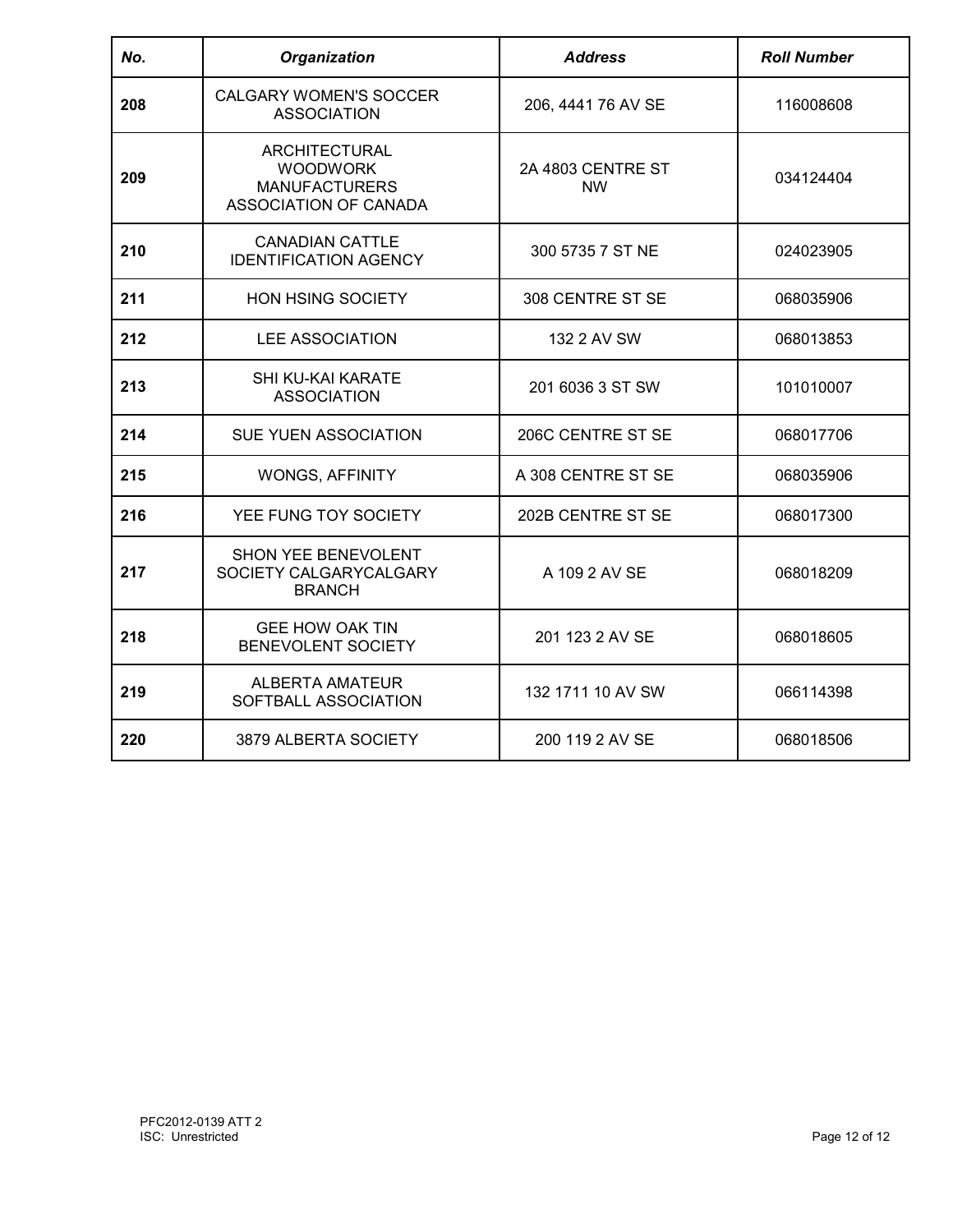## **NON-PROFIT ORGANIZATIONS ORIGINALLY LISTED IN ATTACHMENT 5 OF REPORT PFC2012-35 LIKELY TO QUALIFY FOR PROPERTY TAX EXEMPTION AS OF 2012 APRIL 09**

| No.          | <b>Organization</b>                                             | <b>Address</b>                      | <b>Roll Number</b> |
|--------------|-----------------------------------------------------------------|-------------------------------------|--------------------|
| 1            | AFRICAN FESTIVAL AND<br>PRESENTATION SOCIETY<br>OF CALGARY      | 1640 - 16 AVE NW                    | 044183507          |
| $\mathbf{2}$ | <b>ALCOHOLICS</b><br><b>ANONYMOUS</b>                           | 200L HADDON RD SW                   | 124178856          |
| 3            | <b>ALCOHOLICS</b><br>ANONYMOUS (GLENMORE<br>GROUP)              | 2719 HOCHWALD CO<br><b>SW</b>       | 087034914          |
| 4            | <b>CAPPUCCINO SINGERS</b>                                       | 1247 - 38 AVE NE                    | 033040502          |
| 5            | <b>CURIOUSLY CANADIAN</b><br><b>IMPROV THEATRE</b>              | 2405 MACLEOD TR.<br><b>SW</b>       | 201341716          |
| 6            | <b>ENGINEERING</b><br><b>MINISTRIES</b><br><b>INTERNATIONAL</b> | 4626 BOWNESS RD<br><b>NW</b>        | 042112706          |
| 7            | <b>FURTHER EDUCATION</b><br>SOCIETY OF ALBERTA                  | 52, 3033 - 34 AVE NE                | 031019599          |
| 8            | <b>HEART OF JESUS</b><br><b>PORTUGUESE</b><br>PHILHARMONIC      | 216, 3132 - 26 ST NE                | 049500424          |
| 9            | <b>L'ARCHE ASSOCIATION</b><br>OF CALGARY                        | 307 - 57 AVE SW                     | 101504124          |
| 10           | PURE NORTH S'ENERGY<br><b>FOUNDATION</b>                        | 800, 326 - 11 AVE SW                | 200705143          |
| 11           | <b>QUICK DRAW ANIMATION</b><br><b>SOCIETY</b>                   | 201, 351 - 11 AVE SW                | 068132208          |
| 12           | <b>WORLD VISION</b>                                             | 350, 2891 SUNRIDGE<br><b>WAY NE</b> | 049017809          |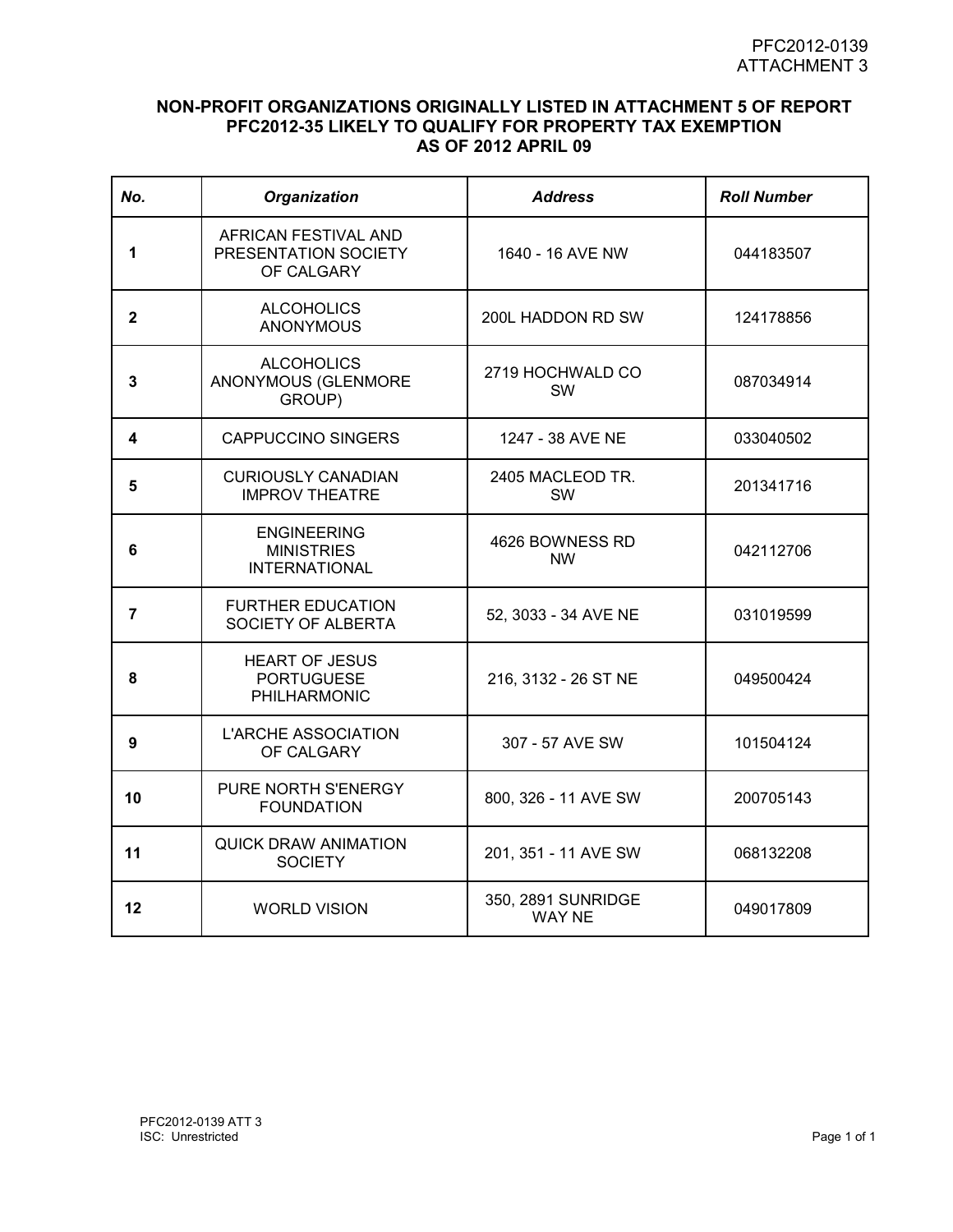## **SUMMARY OF MITIGATION OPTIONS**

| No.         | <b>Description</b>                                                                                                                            | <b>Cost Implications &amp; Policy Setting Considerations</b>                                                                                                                                                                                                                                                                                                                                                                                                                                                                                                                                                                                                                                                                                                                                                                                                                                                                                                                                                                                                                                                                                                                                                                                                                                                                                                                                                                                                                                                                          |
|-------------|-----------------------------------------------------------------------------------------------------------------------------------------------|---------------------------------------------------------------------------------------------------------------------------------------------------------------------------------------------------------------------------------------------------------------------------------------------------------------------------------------------------------------------------------------------------------------------------------------------------------------------------------------------------------------------------------------------------------------------------------------------------------------------------------------------------------------------------------------------------------------------------------------------------------------------------------------------------------------------------------------------------------------------------------------------------------------------------------------------------------------------------------------------------------------------------------------------------------------------------------------------------------------------------------------------------------------------------------------------------------------------------------------------------------------------------------------------------------------------------------------------------------------------------------------------------------------------------------------------------------------------------------------------------------------------------------------|
| 1           | Implement a property tax<br>refund program to<br>continue the effect of the<br>business tax exemption<br>for 2014 and 2015 tax<br>years       | • Estimated total cost of \$450,000 consisting of \$150,000 in 2014 and<br>\$300,000 in 2015 to be financed through an increase in the non-<br>residential property tax rate.<br>• Would allow more time for eligible limited benefit non-profit<br>organizations and bingos to plan and budget for consolidation, without<br>tax change implications during a three year period ending in 2015.                                                                                                                                                                                                                                                                                                                                                                                                                                                                                                                                                                                                                                                                                                                                                                                                                                                                                                                                                                                                                                                                                                                                      |
| $\mathbf 2$ | Implement a property tax<br>refund program to<br>continue the effect of the<br>business tax exemption<br>for 2014, 2015 and 2016<br>tax years | • Estimated total cost of \$1,050,000 consisting of \$150,000 in 2014,<br>\$300,000 in 2015 and \$600,000 in 2016 to be financed through an<br>increase in the non-residential property tax rate.<br>Would allow more time for eligible limited benefit non-profit<br>organizations and bingos to plan and budget for consolidation, without<br>tax change implications during a four year period ending in 2016.                                                                                                                                                                                                                                                                                                                                                                                                                                                                                                                                                                                                                                                                                                                                                                                                                                                                                                                                                                                                                                                                                                                     |
| 3           | Implement a property tax<br>refund program to<br>continue the effect of the<br>business tax exemption<br>until 2019                           | • Estimated cost is a cumulative \$4.7 million over six years, starting in<br>2014 with \$150,000, \$300,000 in 2015, \$600,000 in 2016, \$900,000 in<br>2017, \$1.2 million in 2018, and ending in 2019 with \$1.5 million<br>financed through an increase in the non-residential property tax rate.<br>Would satisfy some stakeholders who engaged in the consultation<br>$\bullet$<br>process.<br>• Goes beyond the rationale of providing additional time for<br>organizations to plan and budget for the change.<br>May be perceived by some organizations as establishing a precedent<br>$\bullet$<br>for ongoing subsidies beyond the seven year transition period.<br>The total cost of this option to non-residential taxpayers would be<br>٠<br>much greater than in option 1 and 2.<br>Would be a significant budget adjustment (28 per cent) for<br>organizations to make in 2020.                                                                                                                                                                                                                                                                                                                                                                                                                                                                                                                                                                                                                                        |
| 4           | Implement a permanent<br>tax exemption program<br>by bylaw                                                                                    | • Estimated capital costs of \$1 million for adjustments to assessment<br>and taxation software.<br>This exemption program would not result in direct refunds to the<br>$\bullet$<br>eligible organizations as options 1, 2 and 3 therefore there would be<br>no direct cost implications to The City budget.<br>The effect of business tax exemptions would continue for current and<br>$\bullet$<br>new limited benefit non-profit organizations.<br>Administration currently administers a similar business tax exemption<br>program for those that would be affected.<br>• The share of taxes from which eligible organizations / properties are<br>exempted would be shifted to non-residential taxpayers.<br>• A permanent program would include those organizations outlined in<br>Attachment 2 as well as any new organizations that would qualify<br>within the new policy and framework, further adding to its cost.<br>Might create demand for more categories to be added to the program<br>٠<br>in subsequent years.<br>New property tax exemption categories will mean more risk in the<br>$\bullet$<br>administration of property tax exemptions because exemption<br>decisions are reviewable by the Assessment Review Board.<br>• Current assessment and taxation software applies a 100 per cent<br>exemption from tax to a given space and does not support an<br>exemption from tax of less than 100 per cent. These systems will<br>require upgrading in order accommodate an exemption program of this<br>sort. |